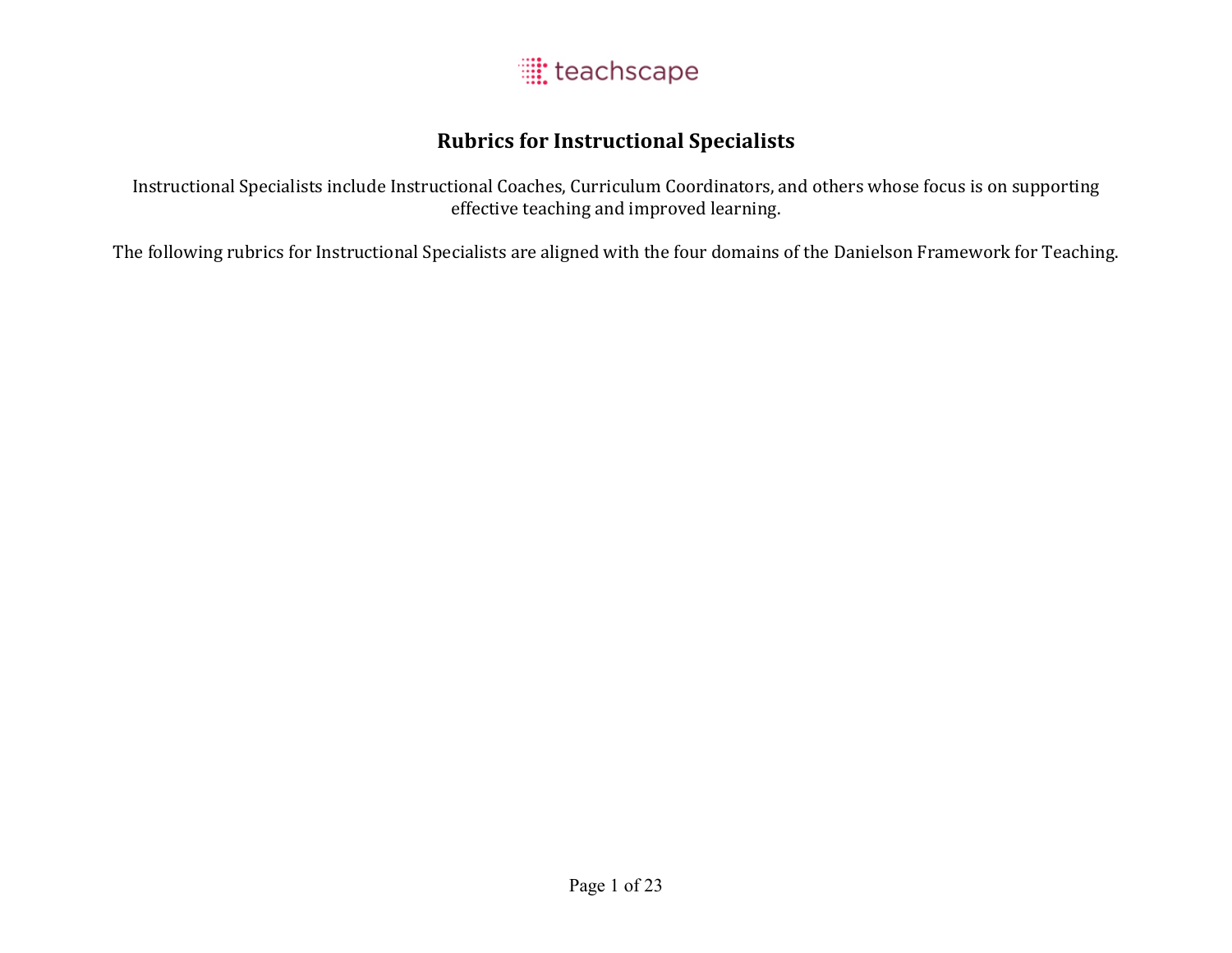

#### **Instructional Specialists Domain 1: Planning and Preparation**

|                                                                                                                                             |                                                                                                                                                                                                                                                                                                                                                                                                      | <b>Levels of Performance</b>                                                                                                                                                                                            |                                                                                                                                                                                                                |                                                                                                                                                                                                                                                 |  |
|---------------------------------------------------------------------------------------------------------------------------------------------|------------------------------------------------------------------------------------------------------------------------------------------------------------------------------------------------------------------------------------------------------------------------------------------------------------------------------------------------------------------------------------------------------|-------------------------------------------------------------------------------------------------------------------------------------------------------------------------------------------------------------------------|----------------------------------------------------------------------------------------------------------------------------------------------------------------------------------------------------------------|-------------------------------------------------------------------------------------------------------------------------------------------------------------------------------------------------------------------------------------------------|--|
| Component                                                                                                                                   | <b>Unsatisfactory</b>                                                                                                                                                                                                                                                                                                                                                                                | <b>Basic</b>                                                                                                                                                                                                            | <b>Proficient</b>                                                                                                                                                                                              | <b>Distinguished</b>                                                                                                                                                                                                                            |  |
| 1a:<br><b>Demonstrates</b><br>understanding of<br>the underlying<br>research,<br>theories,<br>knowledge, and<br>skills of the<br>discipline | Specialist demonstrates little<br>or no understanding of the<br>critical concepts and content<br>of the discipline.                                                                                                                                                                                                                                                                                  | Specialist demonstrates<br>limited understanding of the<br>critical concepts and content<br>of the discipline and of the<br>range of proven strategies to<br>effectively provide the<br>instructional support services. | Specialist demonstrates solid<br>understanding of the critical<br>concepts and content of the<br>discipline and of a range of<br>research-based practices to<br>provide the instructional<br>support services. | Specialist demonstrates<br>extensive understanding of<br>the critical concepts and<br>content of the discipline and<br>of an extensive range of<br>research-based practices and<br>strategies to provide the<br>instructional support services. |  |
|                                                                                                                                             | <b>Sample Indicators of Proficiency</b><br>Specialist demonstrates understanding of the research-based theories of the discipline.<br>Specialist articulates the critical concepts of the discipline.<br>Specialist demonstrates knowledge of a range of research-based practices to inform the improvement efforts.<br>Specialist has a firm understanding of the knowledge base of the discipline. |                                                                                                                                                                                                                         |                                                                                                                                                                                                                |                                                                                                                                                                                                                                                 |  |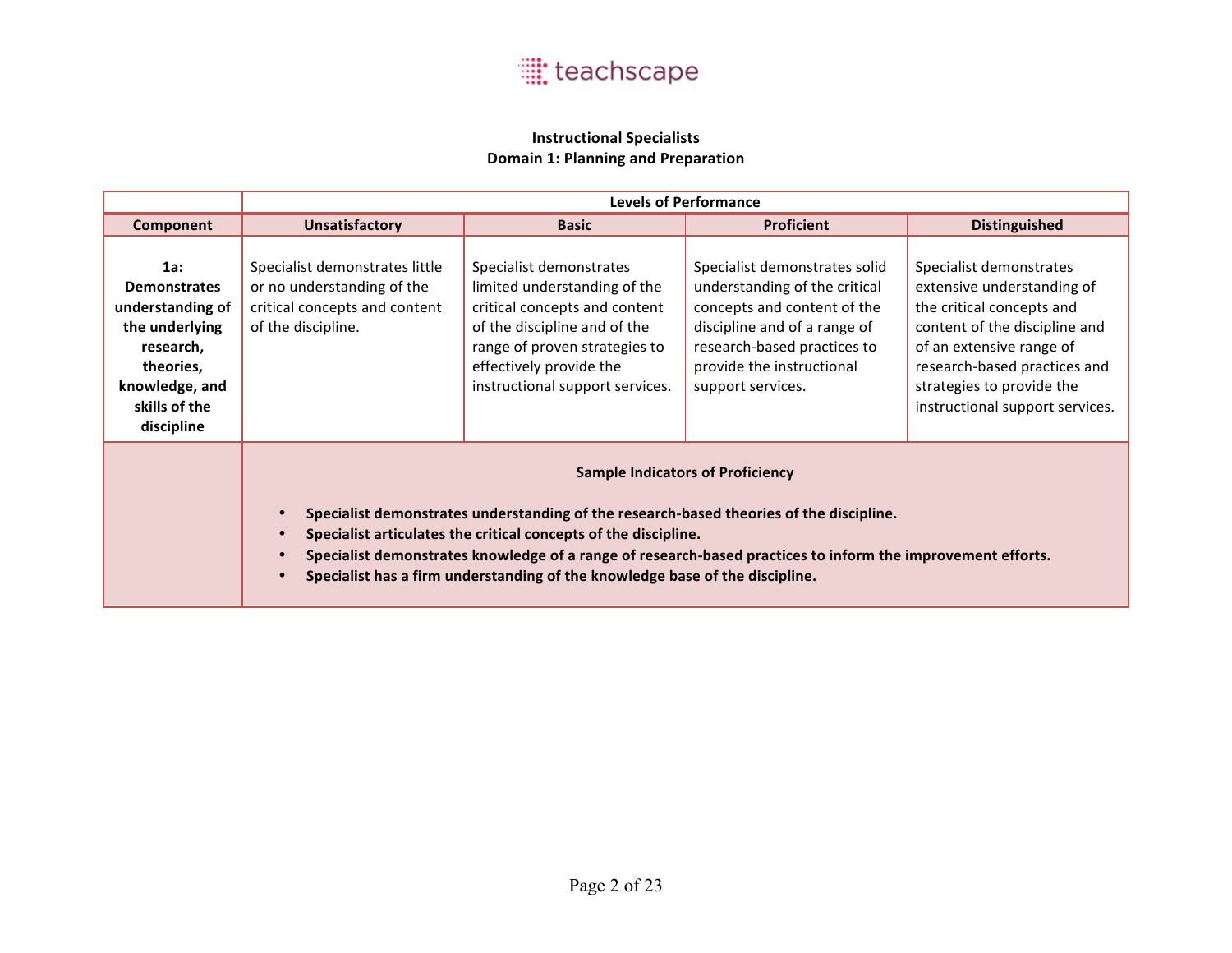|                                                                                                    | <b>Levels of Performance</b>                                                                                                                                                                                                                                                                                                                                                                                                 |                                                                                             |                                                                                    |                                                                                                                                                                                                               |
|----------------------------------------------------------------------------------------------------|------------------------------------------------------------------------------------------------------------------------------------------------------------------------------------------------------------------------------------------------------------------------------------------------------------------------------------------------------------------------------------------------------------------------------|---------------------------------------------------------------------------------------------|------------------------------------------------------------------------------------|---------------------------------------------------------------------------------------------------------------------------------------------------------------------------------------------------------------|
| Component                                                                                          | <b>Unsatisfactory</b>                                                                                                                                                                                                                                                                                                                                                                                                        | <b>Basic</b>                                                                                | <b>Proficient</b>                                                                  | <b>Distinguished</b>                                                                                                                                                                                          |
| $1b$ :<br><b>Identifies the</b><br>instructional<br>improvement<br>needs of the<br>teachers served | Specialist has little to no<br>knowledge of the instructional<br>improvement needs of the<br>teachers served.                                                                                                                                                                                                                                                                                                                | Specialist has limited<br>knowledge of the teachers'<br>instructional improvement<br>needs. | Specialist knows the<br>instructional improvement<br>needs of the teachers served. | Specialist proactively seeks<br>additional knowledge about<br>each teacher's instructional<br>improvement needs to<br>understand how to best<br>support teachers in<br>implementing the school's<br>programs. |
|                                                                                                    | <b>Sample Indicators of Proficiency</b><br>Specialist has observed the instructional practices relative to a research-based framework.<br>Specialist has identified the levels of performance of the teachers relative to the framework.<br>Specialist collects and analyzes instructional data through walkthroughs.<br>Specialist assesses instructional improvement needs relative to the demands of the school programs. |                                                                                             |                                                                                    |                                                                                                                                                                                                               |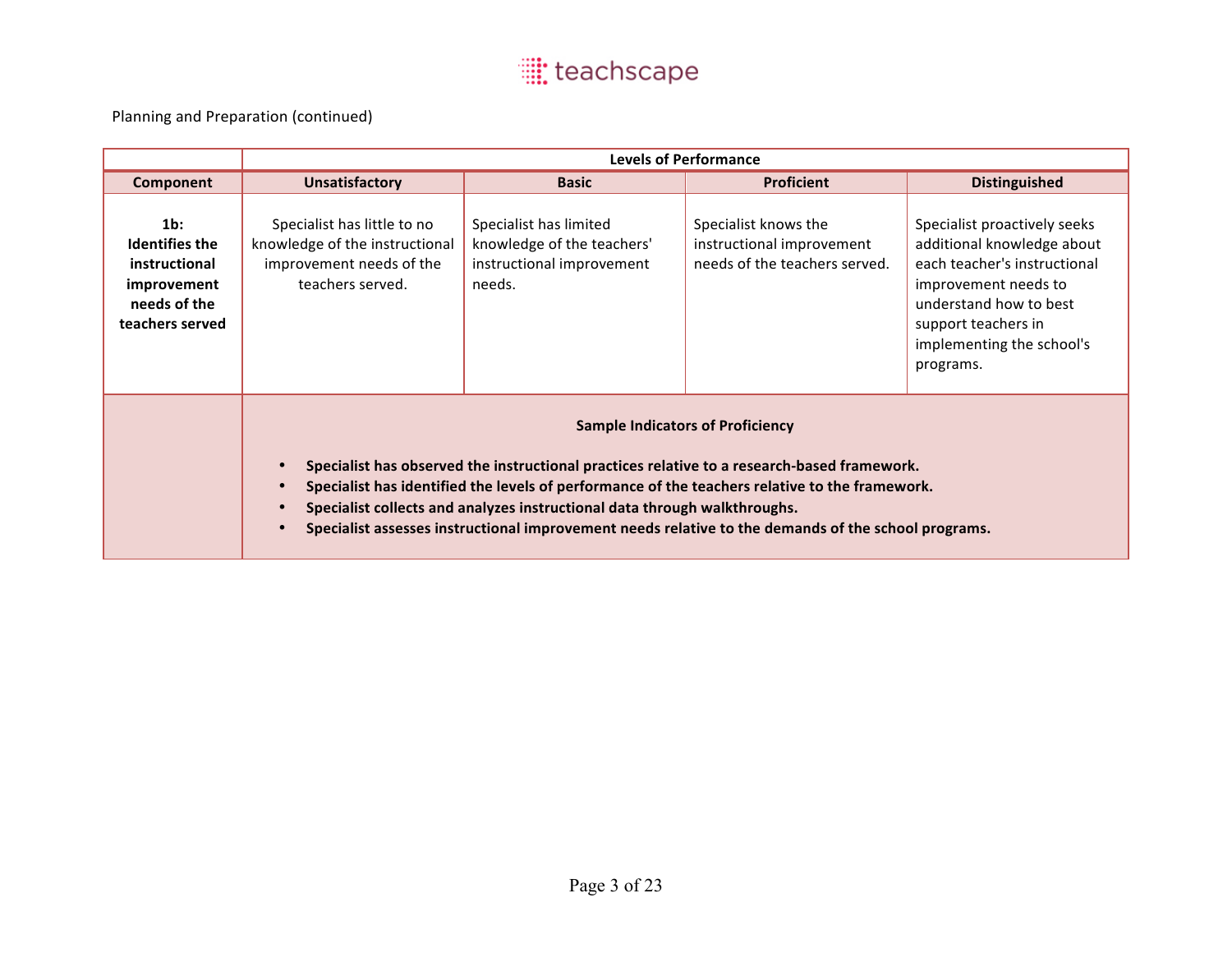|                                                                                                               | <b>Levels of Performance</b>                                                                                                                                                                                                                                                                                                         |                                                                                                                            |                                                                                                                                                                  |                                                                                                                                                                                                    |
|---------------------------------------------------------------------------------------------------------------|--------------------------------------------------------------------------------------------------------------------------------------------------------------------------------------------------------------------------------------------------------------------------------------------------------------------------------------|----------------------------------------------------------------------------------------------------------------------------|------------------------------------------------------------------------------------------------------------------------------------------------------------------|----------------------------------------------------------------------------------------------------------------------------------------------------------------------------------------------------|
| Component                                                                                                     | <b>Unsatisfactory</b>                                                                                                                                                                                                                                                                                                                | <b>Basic</b>                                                                                                               | <b>Proficient</b>                                                                                                                                                | <b>Distinguished</b>                                                                                                                                                                               |
| 1c:<br>Identifies clear,<br>specific, and<br>appropriate goals<br>for the<br>instructional<br>support program | Specialist's goals are either<br>inappropriate or unclear. The<br>goals do not align with the<br>teachers' needs.                                                                                                                                                                                                                    | Specialist's goals are partially<br>defined and/or minimally<br>aligned with teachers' needs<br>for instructional support. | Specialist's goals are clear,<br>specific, and appropriate for<br>the needs of the teachers and<br>the school program. Teachers<br>accept and endorse the goals. | Specialist's goals have been<br>designed in collaboration with<br>teachers and school leaders,<br>and are tightly aligned with<br>both teachers' instructional<br>needs and the school<br>program. |
|                                                                                                               | <b>Sample Indicators of Proficiency</b><br>Specialist's instructional goals are clearly defined.<br>Specialist's goals are aligned with the needs of the teachers.<br>$\bullet$<br>Specialist's goals are appropriate for the school program.<br>$\bullet$<br>Teachers indicate they understand the specialist's goals.<br>$\bullet$ |                                                                                                                            |                                                                                                                                                                  |                                                                                                                                                                                                    |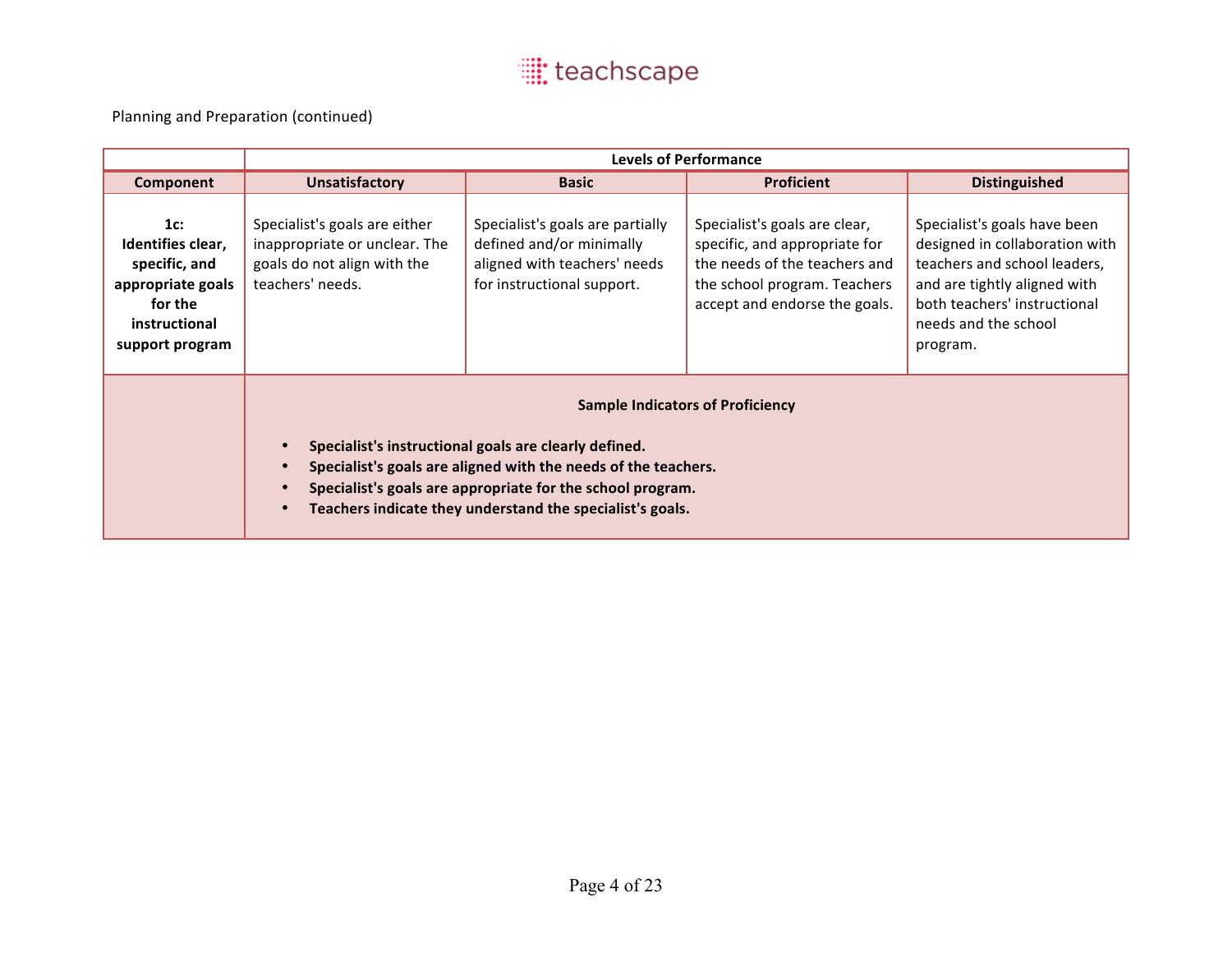|                                                                                                                                                                 | <b>Levels of Performance</b>                                                                                                                                                                                                                                                                                                                                                                                                                       |                                                                                                                                                      |                                                                                                                                                                                               |                                                                                                                                                                                                                               |
|-----------------------------------------------------------------------------------------------------------------------------------------------------------------|----------------------------------------------------------------------------------------------------------------------------------------------------------------------------------------------------------------------------------------------------------------------------------------------------------------------------------------------------------------------------------------------------------------------------------------------------|------------------------------------------------------------------------------------------------------------------------------------------------------|-----------------------------------------------------------------------------------------------------------------------------------------------------------------------------------------------|-------------------------------------------------------------------------------------------------------------------------------------------------------------------------------------------------------------------------------|
| Component                                                                                                                                                       | <b>Unsatisfactory</b>                                                                                                                                                                                                                                                                                                                                                                                                                              | <b>Basic</b>                                                                                                                                         | <b>Proficient</b>                                                                                                                                                                             | <b>Distinguished</b>                                                                                                                                                                                                          |
| $1d$ :<br><b>Identifies</b><br>resources for the<br>instructional<br>support program<br>that are available<br>within and also<br>outside the<br>school/district | Specialist does not identify<br>resources to support the<br>instructional support program.                                                                                                                                                                                                                                                                                                                                                         | Specialist has limited<br>knowledge of resources within<br>the school and district that<br>can be used to improve<br>teachers' instructional skills. | Specialist can readily identify<br>appropriate human and<br>material resources within the<br>school and district, or beyond,<br>that can help teachers build<br>their instructional capacity. | Specialist proactively seeks a<br>wide range of resources from<br>multiple sources to build the<br>instructional capacity of the<br>teachers. Teachers share their<br>knowledge of external<br>resources with the Specialist. |
|                                                                                                                                                                 | <b>Sample Indicators of Proficiency</b><br>Specialist describes teachers' strengths and areas in need of instructional support.<br>$\bullet$<br>Specialist identifies necessary human and material resources for the instructional support program.<br>$\bullet$<br>Specialist identifies where these resources are located.<br>$\bullet$<br>Teachers describe the resources they need to meet their instructional improvement goals.<br>$\bullet$ |                                                                                                                                                      |                                                                                                                                                                                               |                                                                                                                                                                                                                               |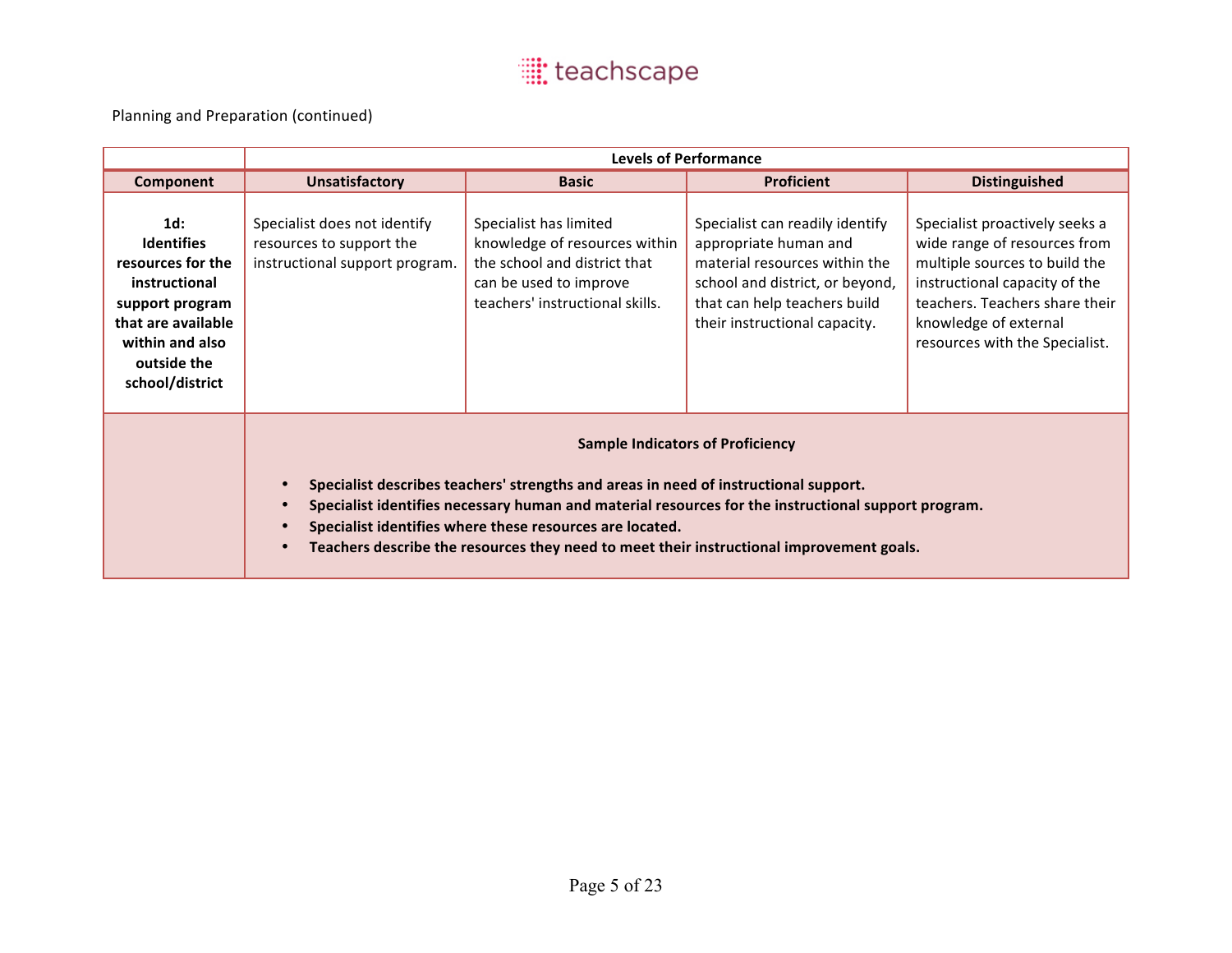|                                                                                                                            | <b>Levels of Performance</b>                                                                                                                                                                                                                                                                                                                                                                                                                                                                             |                                                                                                                                                                                                      |                                                                                                                                                                                                                                  |                                                                                                                                                                                                                                                                     |
|----------------------------------------------------------------------------------------------------------------------------|----------------------------------------------------------------------------------------------------------------------------------------------------------------------------------------------------------------------------------------------------------------------------------------------------------------------------------------------------------------------------------------------------------------------------------------------------------------------------------------------------------|------------------------------------------------------------------------------------------------------------------------------------------------------------------------------------------------------|----------------------------------------------------------------------------------------------------------------------------------------------------------------------------------------------------------------------------------|---------------------------------------------------------------------------------------------------------------------------------------------------------------------------------------------------------------------------------------------------------------------|
| <b>Component</b>                                                                                                           | <b>Unsatisfactory</b>                                                                                                                                                                                                                                                                                                                                                                                                                                                                                    | <b>Basic</b>                                                                                                                                                                                         | <b>Proficient</b>                                                                                                                                                                                                                | <b>Distinguished</b>                                                                                                                                                                                                                                                |
| 1e:<br><b>Plans a coherent</b><br>program of<br>instructional<br>support fully<br>integrated with<br>the school<br>program | Specialist's instructional<br>support program is either not<br>planned or planned<br>independently of the school<br>program and the capacity of<br>the faculty to implement the<br>school program.<br>The planned instructional<br>support program is based on a<br>series of disconnected<br>professional learning "events"<br>that lacks coherence.                                                                                                                                                    | The planned instructional<br>support program is integrated<br>with the school program in<br>limited ways.<br>The planned instructional<br>support program reflects a<br>limited degree of coherence. | The planned instructional<br>support program is fully<br>integrated with the school<br>program.<br>The planned instructional<br>support program offers an<br>organized and coherent<br>approach to instructional<br>improvement. | The planned instructional<br>support program is fully<br>integrated with the school<br>program and designed to<br>drive its goals.<br>The planned instructional<br>support program is coherent<br>and helps bring additional<br>coherence to the school<br>program. |
|                                                                                                                            | <b>Sample Indicators of Proficiency</b><br>The instructional support program is designed to provide an aligned and coordinated approach to professional<br>learning.<br>The instructional support program is focused on clearly defined goals and objectives.<br>Specialist aligns instructional support programs with the data-informed needs for improvement.<br>Specialist ensures the instructional support program builds on and enhances the capacity of faculty to deliver the<br>school program. |                                                                                                                                                                                                      |                                                                                                                                                                                                                                  |                                                                                                                                                                                                                                                                     |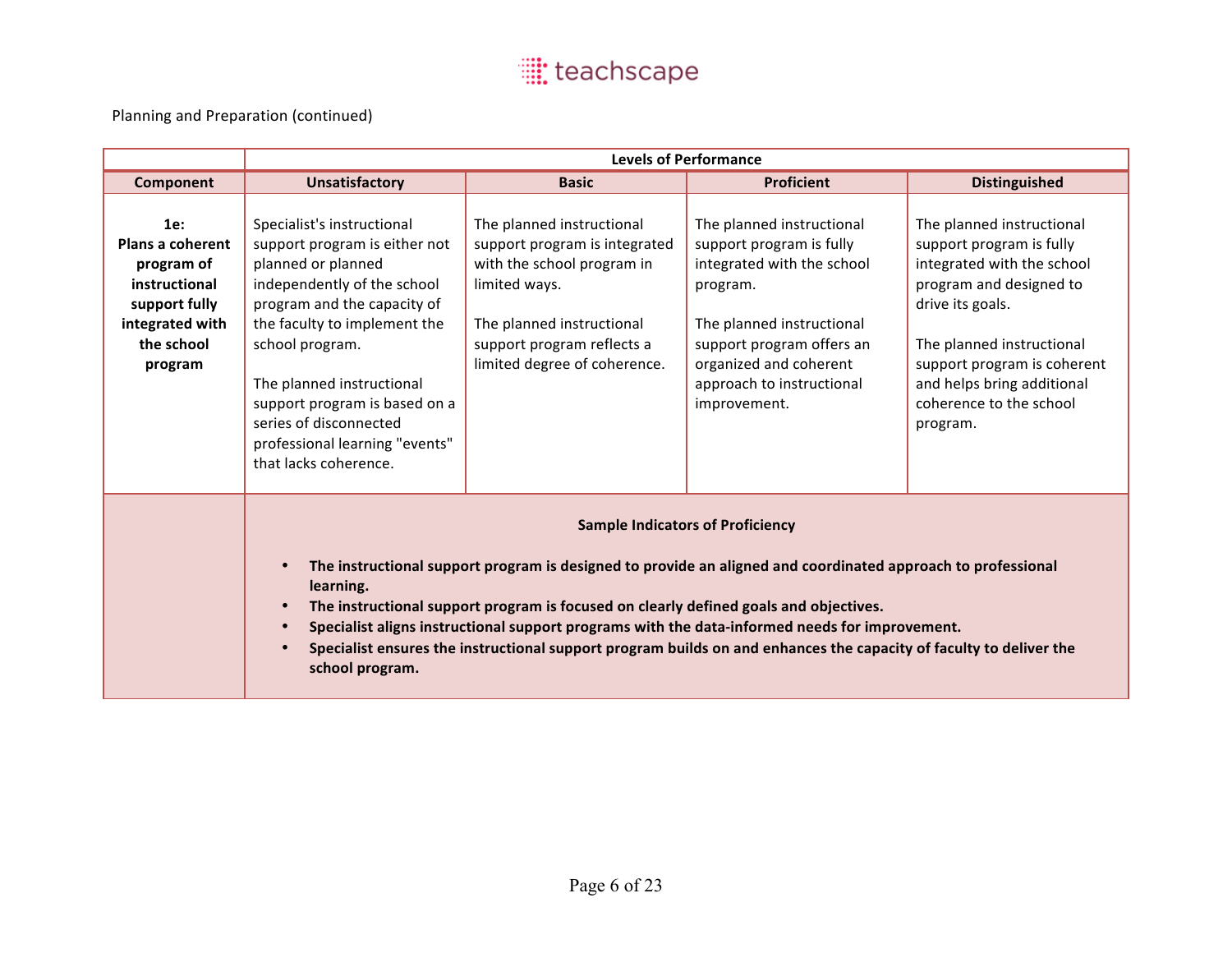|                                                                                                                                      | <b>Levels of Performance</b>                                                                                                                                                                                                                                                                                                                                                                                               |                                                                                                                                                                                       |                                                                                                                                                                                                                                                                                                    |                                                                                                                                                                                                                                                                                                                                                                                                                                   |
|--------------------------------------------------------------------------------------------------------------------------------------|----------------------------------------------------------------------------------------------------------------------------------------------------------------------------------------------------------------------------------------------------------------------------------------------------------------------------------------------------------------------------------------------------------------------------|---------------------------------------------------------------------------------------------------------------------------------------------------------------------------------------|----------------------------------------------------------------------------------------------------------------------------------------------------------------------------------------------------------------------------------------------------------------------------------------------------|-----------------------------------------------------------------------------------------------------------------------------------------------------------------------------------------------------------------------------------------------------------------------------------------------------------------------------------------------------------------------------------------------------------------------------------|
| Component                                                                                                                            | <b>Unsatisfactory</b>                                                                                                                                                                                                                                                                                                                                                                                                      | <b>Basic</b>                                                                                                                                                                          | <b>Proficient</b>                                                                                                                                                                                                                                                                                  | <b>Distinguished</b>                                                                                                                                                                                                                                                                                                                                                                                                              |
| 1f:<br>Develops a plan<br>and process for<br>the ongoing<br>assessment and<br>improvement of<br>the instructional<br>support program | There is no evidence of a plan<br>or process to assess the<br>efficacy of the instructional<br>support program to guide<br>program improvements.                                                                                                                                                                                                                                                                           | Specialist has developed a<br>basic plan and process to<br>assess the instructional<br>support program, but has not<br>indicated how the data will be<br>used to inform improvements. | Specialist has developed a<br>coherent plan and process to<br>measure both the<br>implementation of the<br>instructional support program<br>and its impact, relative to the<br>stated goals. Evidence of<br>success is clearly stated.<br>Assessment data is used to<br>guide program improvement. | Specialist has developed a<br>sophisticated plan for<br>assessing the implementation<br>and impact of the<br>instructional support program,<br>relative to the stated goals.<br>Multiple forms of evidence of<br>success, including<br>assessments by the teachers,<br>are clearly defined.<br>Assessment data is used to<br>guide practice-focused<br>discussions among<br>stakeholders that will inform<br>program improvement. |
|                                                                                                                                      | <b>Sample Indicators of Proficiency</b><br>Specialist has developed a clear plan to assess the implementation and impact of the instructional support program.<br>$\bullet$<br>The planned assessment focuses on both the processes and the outcomes of the support program.<br>$\bullet$<br>Assessment data is shared and discussed.<br>$\bullet$<br>Assessment data is used to inform program revisions and improvement. |                                                                                                                                                                                       |                                                                                                                                                                                                                                                                                                    |                                                                                                                                                                                                                                                                                                                                                                                                                                   |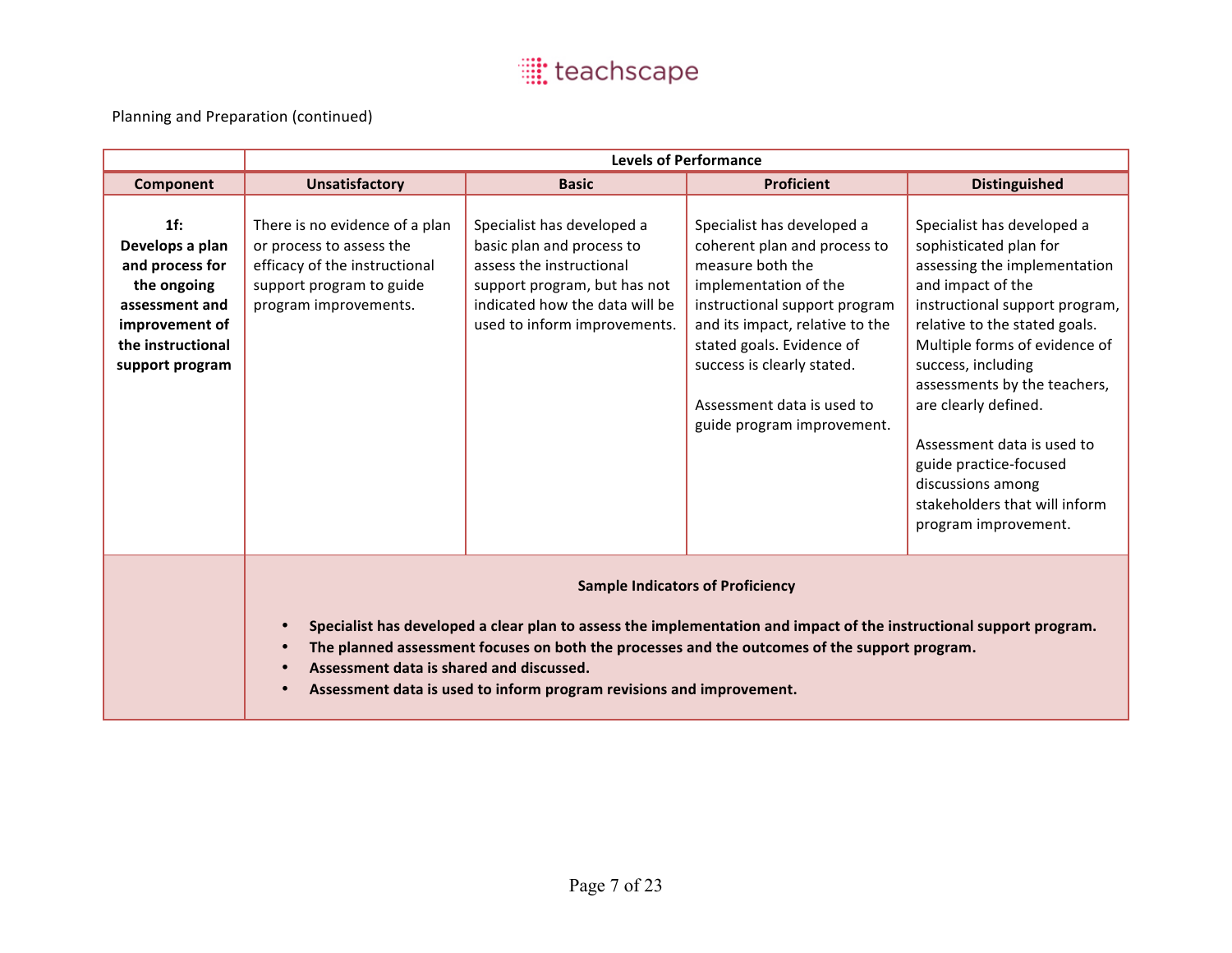#### **Domain 2: Environment**

|                                                                                                     | <b>Levels of Performance</b>                                                                                                                                                                                                                                                                                                                                                                                                          |                                                                                                                                                                                                                                                                                                                                                                                  |                                                                                                                                                                                                                                                                                                                                                |                                                                                                                                                                                                                                                                   |  |
|-----------------------------------------------------------------------------------------------------|---------------------------------------------------------------------------------------------------------------------------------------------------------------------------------------------------------------------------------------------------------------------------------------------------------------------------------------------------------------------------------------------------------------------------------------|----------------------------------------------------------------------------------------------------------------------------------------------------------------------------------------------------------------------------------------------------------------------------------------------------------------------------------------------------------------------------------|------------------------------------------------------------------------------------------------------------------------------------------------------------------------------------------------------------------------------------------------------------------------------------------------------------------------------------------------|-------------------------------------------------------------------------------------------------------------------------------------------------------------------------------------------------------------------------------------------------------------------|--|
| Component                                                                                           | <b>Unsatisfactory</b>                                                                                                                                                                                                                                                                                                                                                                                                                 | <b>Basic</b>                                                                                                                                                                                                                                                                                                                                                                     | <b>Proficient</b>                                                                                                                                                                                                                                                                                                                              | <b>Distinguished</b>                                                                                                                                                                                                                                              |  |
| 2a:<br>Creates a<br>respectful and<br>emotionally safe<br>culture that<br>promotes<br>collaboration | Specialist has not created an<br>environment where teachers<br>feel safe asking for assistance.<br>There is no evidence of<br>collaboration in addressing<br>problems of practice.                                                                                                                                                                                                                                                    | Many teachers participate in<br>professional learning initiated<br>by the Specialist, but there is<br>limited evidence of<br>collaboration in designing the<br>professional learning or in<br>setting goals for improved<br>instruction.<br>Teachers indicate that they<br>feel relatively safe<br>participating in the<br>professional learning<br>developed by the Specialist. | Most teachers participate in<br>professional learning initiated<br>by the Specialist. Some<br>teachers initiate contacts with<br>the Specialist to seek support<br>for collaborative efforts to<br>improve instructional<br>practices.<br>Teachers indicate that the<br>instructional improvement<br>efforts are respectful and<br>responsive. | Teachers work collaboratively<br>with the Specialist to co-<br>develop and participate in<br>improvement-focused<br>professional learning.<br>Teachers indicate that their<br>contributions are respected<br>and valued, promoting a<br>culture of collaboration. |  |
|                                                                                                     | <b>Sample Indicators of Proficiency</b><br>Instructional improvement efforts take the social and emotional needs of teachers into consideration.<br>$\bullet$<br>Specialist ensures the planned work is flexible, to be able to respond to teachers' needs.<br>$\bullet$<br>The program acknowledges and respects the existing knowledge and skills of the faculty.<br>Specialist ensures all teacher conversations are confidential. |                                                                                                                                                                                                                                                                                                                                                                                  |                                                                                                                                                                                                                                                                                                                                                |                                                                                                                                                                                                                                                                   |  |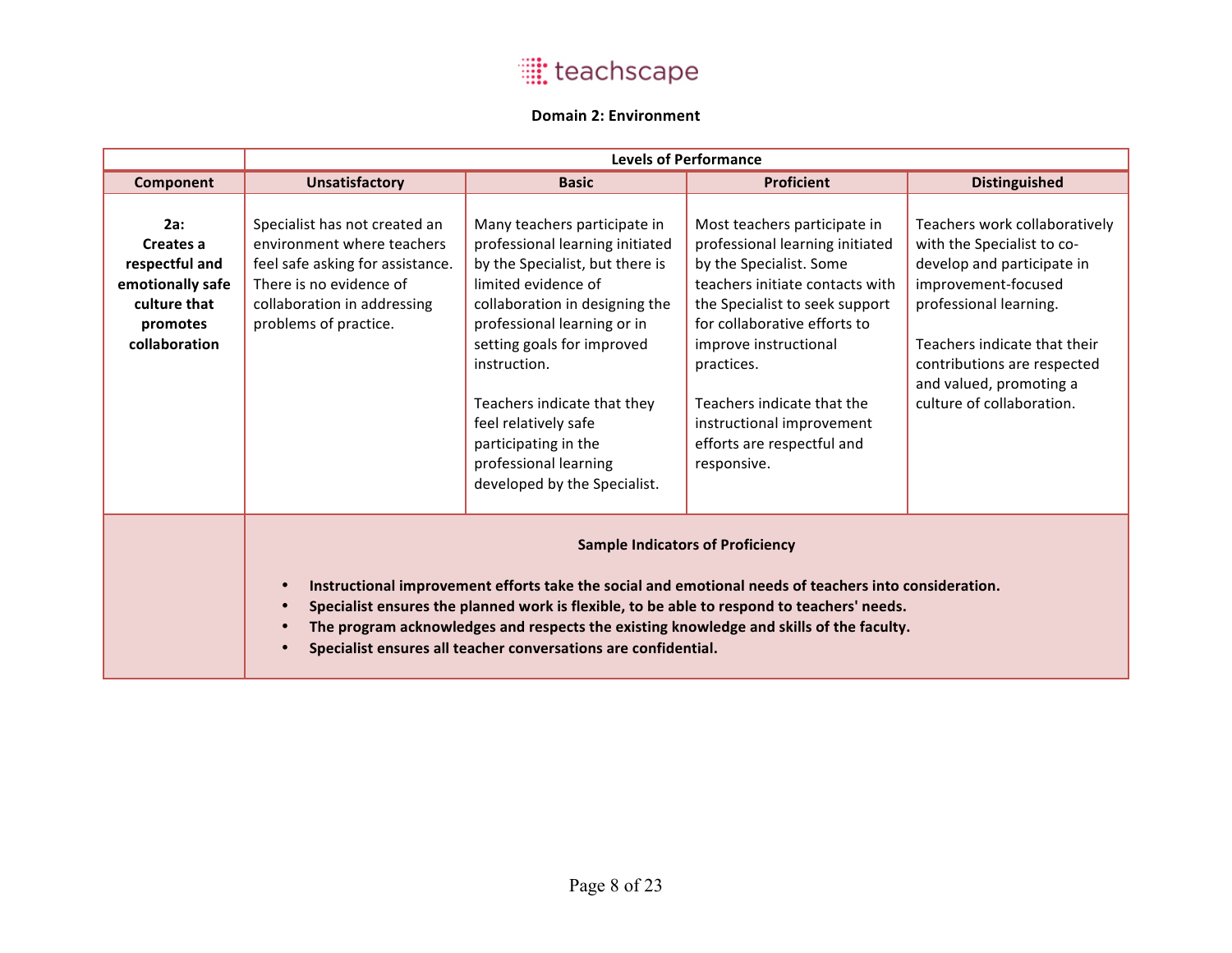|                                                                               |                                                                                                                                                                                                                                                                                                                                                                             | <b>Levels of Performance</b>                                                                                                                                                                               |                                                                                                                                                                                                                                     |                                                                                                                                                                                                                             |  |
|-------------------------------------------------------------------------------|-----------------------------------------------------------------------------------------------------------------------------------------------------------------------------------------------------------------------------------------------------------------------------------------------------------------------------------------------------------------------------|------------------------------------------------------------------------------------------------------------------------------------------------------------------------------------------------------------|-------------------------------------------------------------------------------------------------------------------------------------------------------------------------------------------------------------------------------------|-----------------------------------------------------------------------------------------------------------------------------------------------------------------------------------------------------------------------------|--|
| Component                                                                     | <b>Unsatisfactory</b>                                                                                                                                                                                                                                                                                                                                                       | <b>Basic</b>                                                                                                                                                                                               | <b>Proficient</b>                                                                                                                                                                                                                   | <b>Distinguished</b>                                                                                                                                                                                                        |  |
| 2b:<br>Promotes a<br>culture of<br>continuous<br>instructional<br>improvement | Specialist does not<br>communicate that<br>instructional improvement is a<br>continuous process, instead<br>implying that it is a<br>compliance-driven event.                                                                                                                                                                                                               | Specialist's attempts to build a<br>culture of continuous<br>improvement are mixed.<br>Some teachers acknowledge<br>the importance of continuous<br>improvement and accept<br>support from the Specialist. | Specialist creates a culture in<br>which continuous<br>improvement is acknowledged<br>as critical work for all staff.<br>Teachers feel comfortable in<br>reaching out for support in<br>their instructional<br>improvement efforts. | Teachers initiate instructional<br>improvement efforts, working<br>collaboratively with the<br>Specialist to define the goals,<br>processes, and methods to<br>measure the implementation<br>and impact of the initiatives. |  |
|                                                                               | <b>Sample Indicators of Proficiency</b><br>Specialist helps to promote a "good to great" mentality in the school.<br>Specialist keeps the focus on continuous improvement to engage all staff in the work.<br>Specialist promotes a culture in which questions and requests for support are invited and valued.<br>Teachers seem comfortable requesting and receiving help. |                                                                                                                                                                                                            |                                                                                                                                                                                                                                     |                                                                                                                                                                                                                             |  |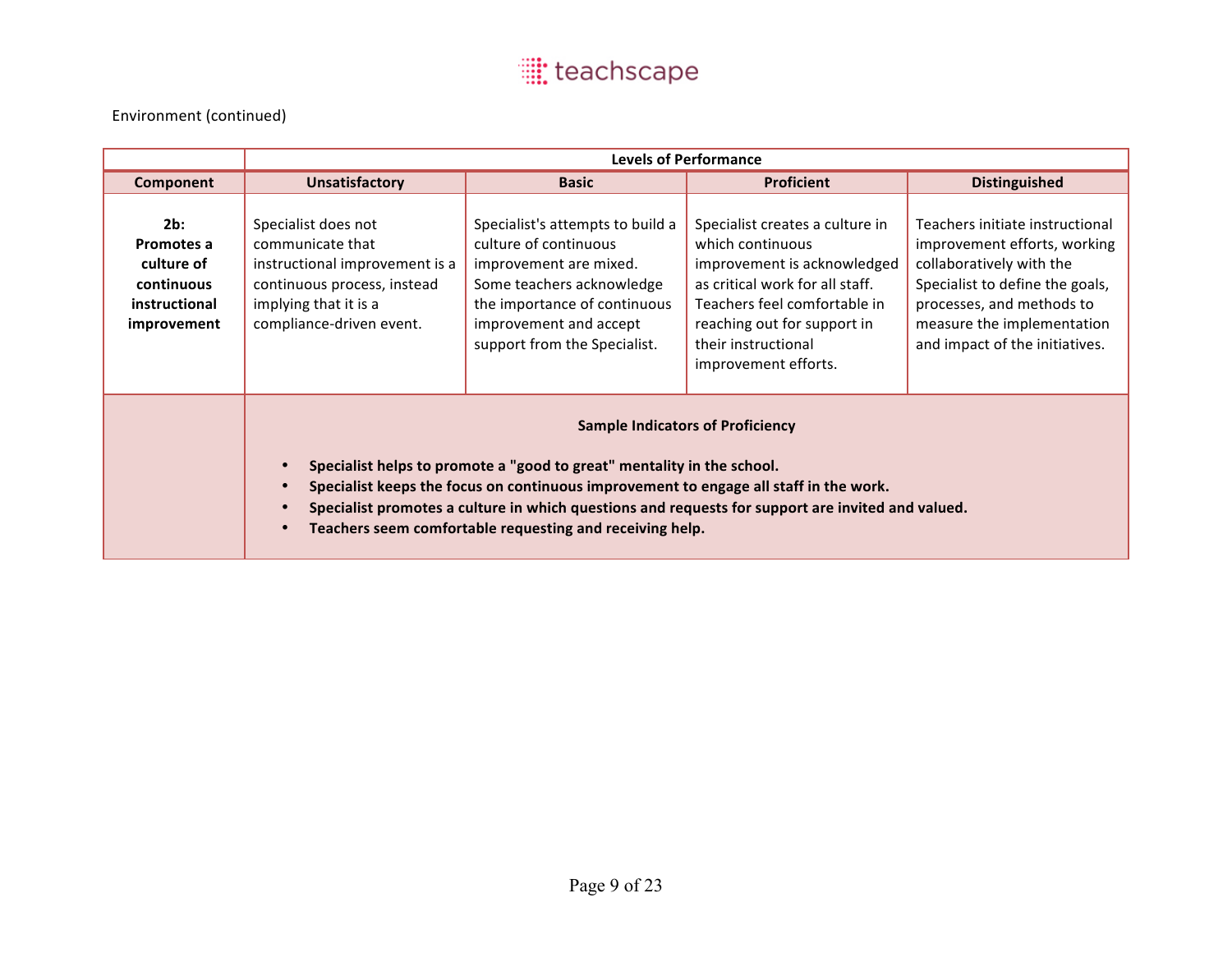|                                                                                                                  |                                                                                                                                                                                                                                                                                                                                                            |                                                                                                                                                                                      | <b>Levels of Performance</b>                                                                                                                                                                                                              |                                                                                                                                                                                                                                                    |
|------------------------------------------------------------------------------------------------------------------|------------------------------------------------------------------------------------------------------------------------------------------------------------------------------------------------------------------------------------------------------------------------------------------------------------------------------------------------------------|--------------------------------------------------------------------------------------------------------------------------------------------------------------------------------------|-------------------------------------------------------------------------------------------------------------------------------------------------------------------------------------------------------------------------------------------|----------------------------------------------------------------------------------------------------------------------------------------------------------------------------------------------------------------------------------------------------|
| Component                                                                                                        | <b>Unsatisfactory</b>                                                                                                                                                                                                                                                                                                                                      | <b>Basic</b>                                                                                                                                                                         | <b>Proficient</b>                                                                                                                                                                                                                         | <b>Distinguished</b>                                                                                                                                                                                                                               |
| 2c:<br><b>Develops</b><br>processes and<br>procedures for<br>teachers to<br>participate in<br>support activities | No processes or procedures<br>are in place. Teachers do not<br>know how to access the<br>services provided by the<br>Specialist.                                                                                                                                                                                                                           | Teachers have a limited<br>understanding of how to<br>access services offered by the<br>Specialist. Processes and<br>procedures lack the specificity<br>necessary to guide teachers. | Clear processes and<br>procedures are in place to<br>guide teachers in<br>understanding how to access<br>each of the services provided<br>by the Specialist. Teachers<br>understand the procedures<br>and use them to access<br>services. | Clear processes and<br>procedures to access the<br>range of services provided are<br>in place and well<br>communicated. The essential<br>stakeholders participated in<br>developing the procedures<br>and promote their use among<br>the teachers. |
|                                                                                                                  | <b>Sample Indicators of Proficiency</b><br>Processes and procedures are clearly defined.<br>Teachers can describe how to access instructional support services.<br>$\bullet$<br>Teachers access desired services using the established procedures.<br>$\bullet$<br>Specialist promotes understanding and use of the processes and procedures.<br>$\bullet$ |                                                                                                                                                                                      |                                                                                                                                                                                                                                           |                                                                                                                                                                                                                                                    |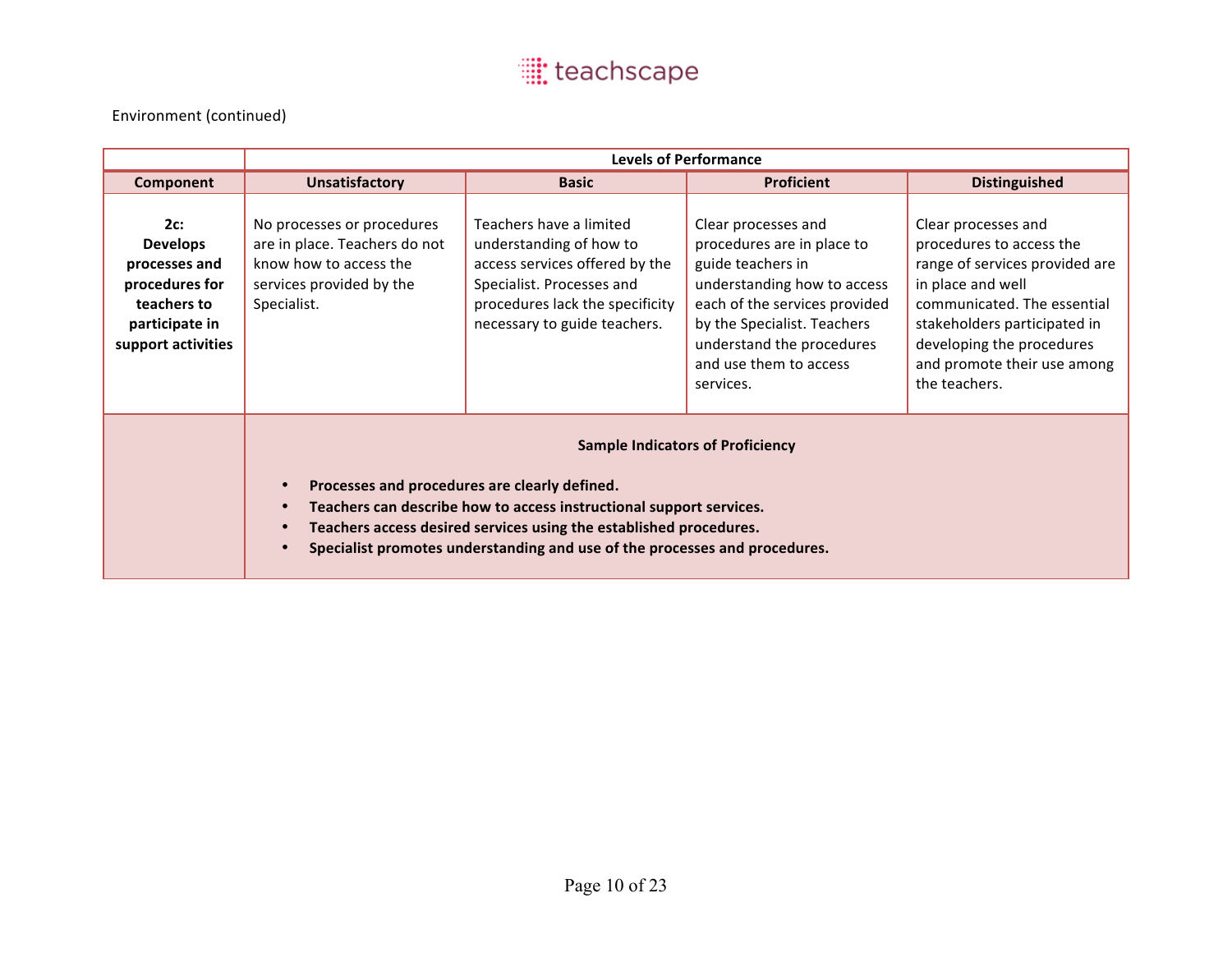|                                                                                   |                                                                                                                                                                                                                                                                                                                                        |                                                                                                                                                           | <b>Levels of Performance</b>                                                                                                                                                                  |                                                                                                                                                       |
|-----------------------------------------------------------------------------------|----------------------------------------------------------------------------------------------------------------------------------------------------------------------------------------------------------------------------------------------------------------------------------------------------------------------------------------|-----------------------------------------------------------------------------------------------------------------------------------------------------------|-----------------------------------------------------------------------------------------------------------------------------------------------------------------------------------------------|-------------------------------------------------------------------------------------------------------------------------------------------------------|
| Component                                                                         | <b>Unsatisfactory</b>                                                                                                                                                                                                                                                                                                                  | <b>Basic</b>                                                                                                                                              | <b>Proficient</b>                                                                                                                                                                             | <b>Distinguished</b>                                                                                                                                  |
| 2d:<br><b>Establishes clearly</b><br>defined norms for<br>professional<br>conduct | Norms for professional<br>conduct have not been<br>defined. Adult interactions<br>can be described as<br>unproductive and often<br>disrespectful.                                                                                                                                                                                      | Specialist makes limited<br>attempts to establish norms<br>for adult interactions. Adult<br>interactions are inconsistently<br>productive and respectful. | Clear norms for guiding<br>professional conduct have<br>been established and<br>promoted within the school.<br>The norms frame productive<br>and respectful interactions<br>among the adults. | Teachers observe the<br>established norms for<br>professional conduct, holding<br>themselves and each other<br>accountable for honoring the<br>norms. |
|                                                                                   | <b>Sample Indicators of Proficiency</b><br>Specialist has developed and communicated norms for professional conduct.<br>Norms for professional conduct contribute to the culture of respect and professionalism.<br>$\bullet$<br>Specialist and teachers refer to the norms in discussing interactions.<br>Teachers observe the norms. |                                                                                                                                                           |                                                                                                                                                                                               |                                                                                                                                                       |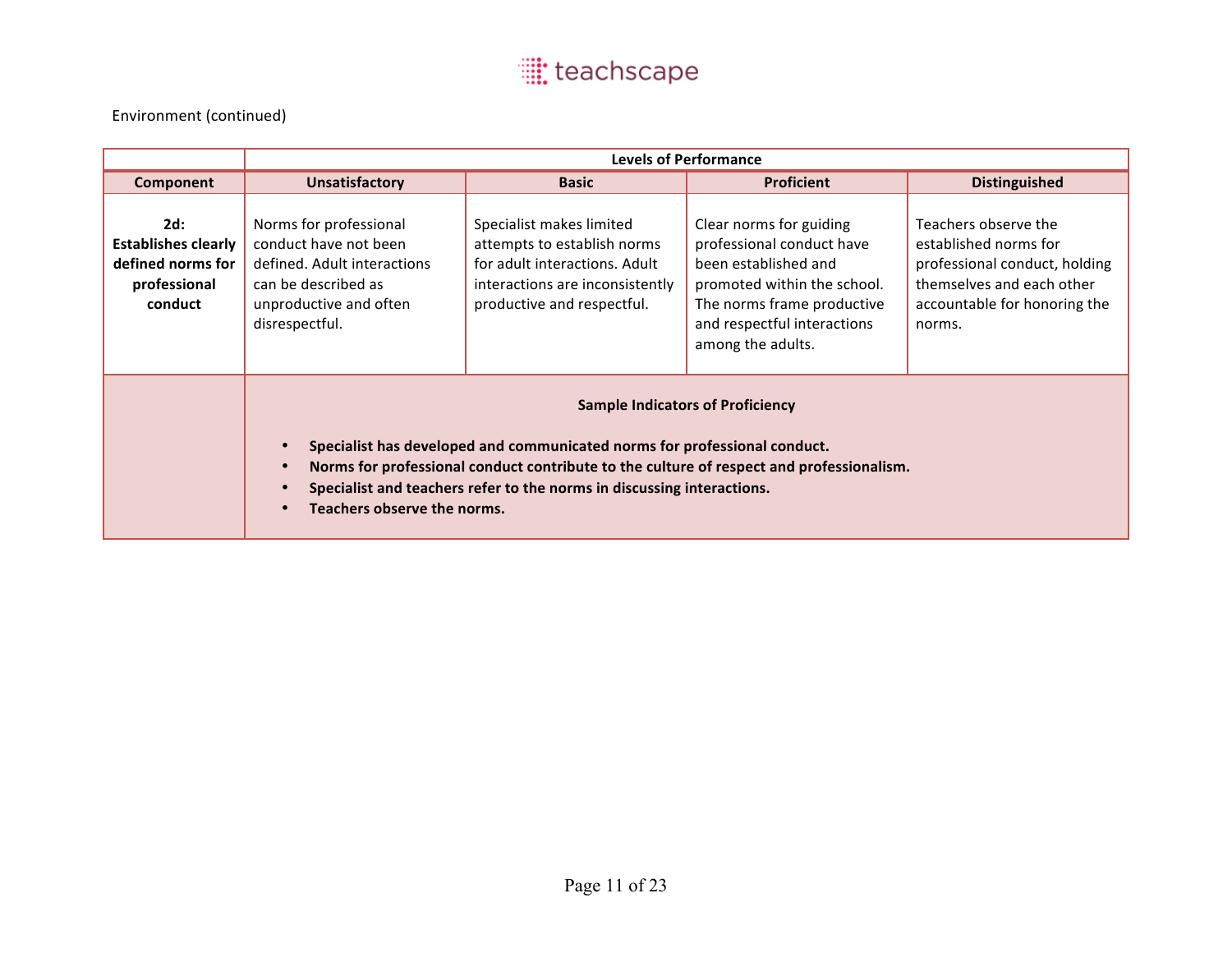|                                                                    | <b>Levels of Performance</b>                                                                                                                                                                                                                                                                                                                                    |                                                                                                                                                                                |                                                                                                                                                                                                                                                        |                                                                                                                                                                                                                                                                                          |
|--------------------------------------------------------------------|-----------------------------------------------------------------------------------------------------------------------------------------------------------------------------------------------------------------------------------------------------------------------------------------------------------------------------------------------------------------|--------------------------------------------------------------------------------------------------------------------------------------------------------------------------------|--------------------------------------------------------------------------------------------------------------------------------------------------------------------------------------------------------------------------------------------------------|------------------------------------------------------------------------------------------------------------------------------------------------------------------------------------------------------------------------------------------------------------------------------------------|
| Component                                                          | <b>Unsatisfactory</b>                                                                                                                                                                                                                                                                                                                                           | <b>Basic</b>                                                                                                                                                                   | <b>Proficient</b>                                                                                                                                                                                                                                      | <b>Distinguished</b>                                                                                                                                                                                                                                                                     |
| 2e:<br>Organizes<br>physical space for<br>professional<br>learning | Spaces for group work are<br>poorly organized, resulting in<br>lost time, a sense of chaos,<br>and lack of engagement. The<br>physical environment and the<br>activities designed to support<br>professional learning are<br>poorly aligned.<br>Teachers do not feel<br>comfortable in the space.                                                               | Spaces for group work are<br>sufficiently organized so that<br>they do not constrain the<br>professional learning.<br>Teachers generally feel<br>comfortable in the workspace. | Professional learning spaces<br>are well organized to minimize<br>lost time, ensure the<br>engagement of participants,<br>and provide an "adult"<br>environment that is free of<br>distractions.<br>Teachers are comfortable in<br>the physical space. | Teachers and the Specialist<br>collaborate to ensure the<br>physical space is well<br>organized and flexibly<br>designed to support multiple<br>approaches to professional<br>learning.<br>Teachers are comfortable in<br>the physical space and often<br>use it for their own meetings. |
|                                                                    | <b>Sample Indicators of Proficiency</b><br>Equipment and materials in the space are readily accessible.<br>The physical space is flexible to support various learning structures.<br>$\bullet$<br>The physical space is "adult" in tone and comfortable for the teachers.<br>Minimal time is lost from professional learning due to a disorganized environment. |                                                                                                                                                                                |                                                                                                                                                                                                                                                        |                                                                                                                                                                                                                                                                                          |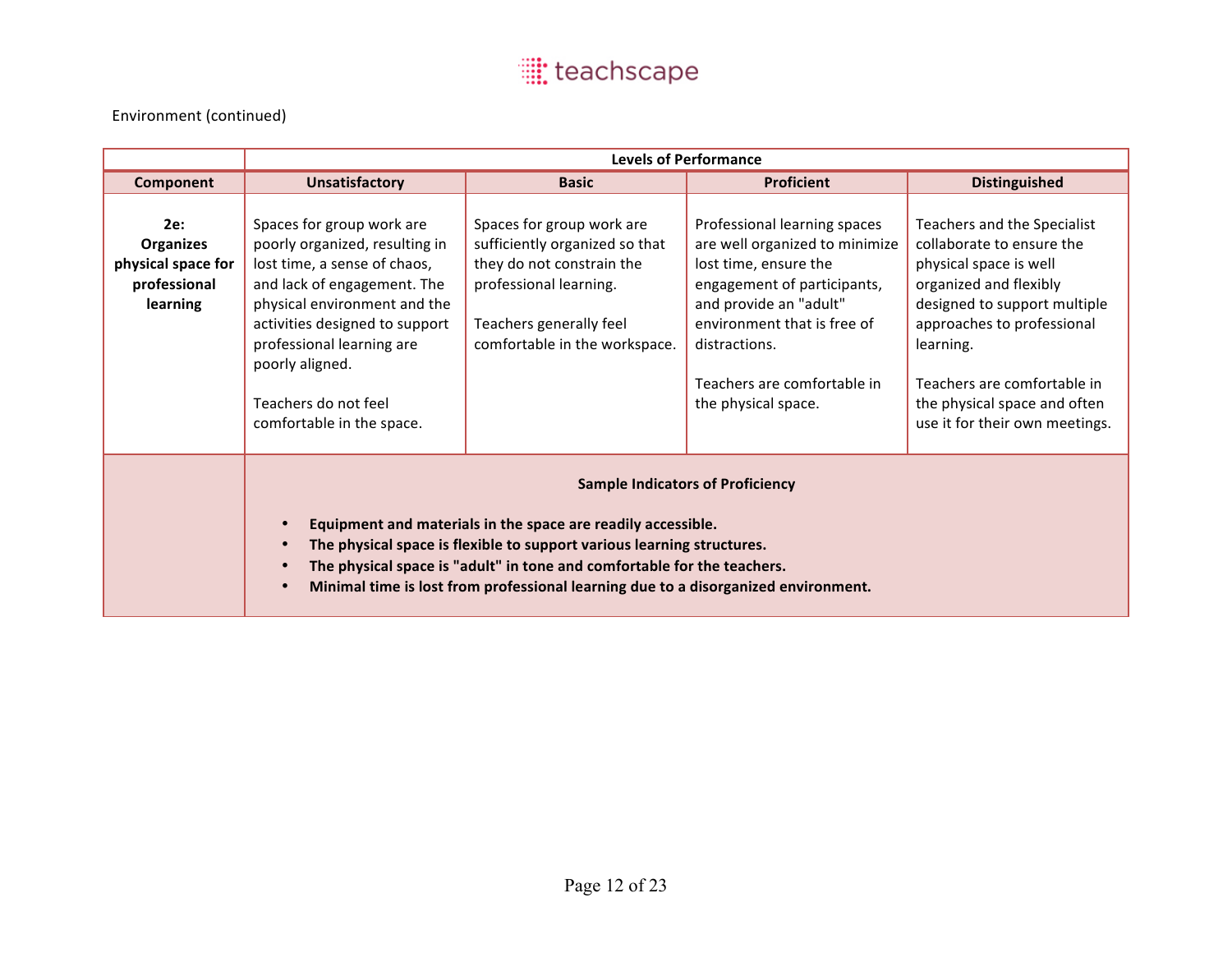#### **Domain 3: Delivery of Services**

|                                                                                                                   | <b>Levels of Performance</b>                                                                                                                                                                                                                                                                                                                                                                                                                       |                                                                                                                                                              |                                                                                                                                             |                                                                                                                                                   |
|-------------------------------------------------------------------------------------------------------------------|----------------------------------------------------------------------------------------------------------------------------------------------------------------------------------------------------------------------------------------------------------------------------------------------------------------------------------------------------------------------------------------------------------------------------------------------------|--------------------------------------------------------------------------------------------------------------------------------------------------------------|---------------------------------------------------------------------------------------------------------------------------------------------|---------------------------------------------------------------------------------------------------------------------------------------------------|
| Component                                                                                                         | <b>Unsatisfactory</b>                                                                                                                                                                                                                                                                                                                                                                                                                              | <b>Basic</b>                                                                                                                                                 | <b>Proficient</b>                                                                                                                           | <b>Distinguished</b>                                                                                                                              |
| 3a:<br><b>Collaborates with</b><br>teachers to design<br>rigorous,<br>standards-based<br>classroom<br>instruction | Specialist does not collaborate<br>with teachers in designing<br>classroom instruction.                                                                                                                                                                                                                                                                                                                                                            | Specialist provides limited<br>support to teachers in<br>designing classroom<br>instruction. The support is<br>often more cooperative than<br>collaborative. | Specialist promotes and<br>engages in collaborative<br>efforts to work with teachers<br>to design standards-based<br>classroom instruction. | Teachers take the initiative to<br>work with Specialist to design<br>classroom instruction that is<br>standards-based, rigorous,<br>and engaging. |
|                                                                                                                   | <b>Sample Indicators of Proficiency</b><br>Teachers are comfortable discussing their instructional plans with the Specialist.<br>$\bullet$<br>Specialist collaborates with teachers to design lesson plans.<br>$\bullet$<br>Specialist collaborates with teachers to develop unit plans that incorporate aspects of the Specialist's academic<br>$\bullet$<br>discipline.<br>Specialist collaborates with teachers to ensure rigorous instruction. |                                                                                                                                                              |                                                                                                                                             |                                                                                                                                                   |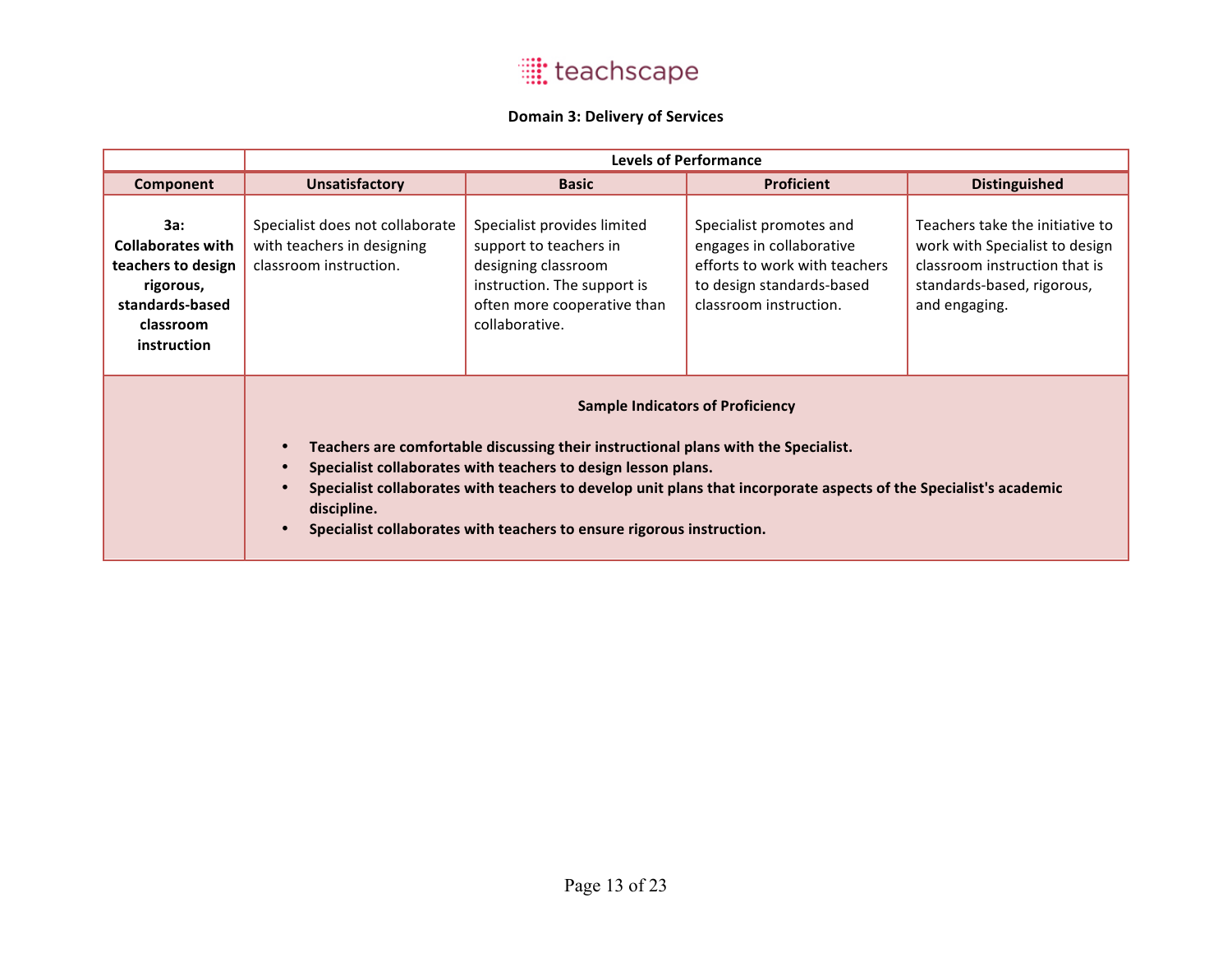|                                                                                                   | <b>Levels of Performance</b>                                                                                                                                                                                                                                                                                                                                                                                                                                           |                                                                                                                                                                                        |                                                                                                                                                                                |                                                                                                                                                                                                |  |
|---------------------------------------------------------------------------------------------------|------------------------------------------------------------------------------------------------------------------------------------------------------------------------------------------------------------------------------------------------------------------------------------------------------------------------------------------------------------------------------------------------------------------------------------------------------------------------|----------------------------------------------------------------------------------------------------------------------------------------------------------------------------------------|--------------------------------------------------------------------------------------------------------------------------------------------------------------------------------|------------------------------------------------------------------------------------------------------------------------------------------------------------------------------------------------|--|
| Component                                                                                         | <b>Unsatisfactory</b>                                                                                                                                                                                                                                                                                                                                                                                                                                                  | <b>Basic</b>                                                                                                                                                                           | <b>Proficient</b>                                                                                                                                                              | <b>Distinguished</b>                                                                                                                                                                           |  |
| $3b$ :<br><b>Addresses the</b><br>instructional<br>improvement<br>needs of the<br>teachers served | The instructional<br>improvement support<br>delivered by the Specialist is<br>of poor quality and does not<br>address the needs of the<br>teachers served.                                                                                                                                                                                                                                                                                                             | The instructional<br>improvement support<br>designed and delivered by the<br>Specialist is of mixed quality,<br>addressing the needs of a<br>limited number of the<br>teachers served. | The instructional<br>improvement support<br>designed and delivered by the<br>Specialist is of high quality and<br>appropriately addresses the<br>needs of the teachers served. | The Specialist offers teachers<br>an opportunity to inform the<br>workshops and modeling<br>services in order to ensure a<br>tight alignment with their<br>instructional improvement<br>needs. |  |
|                                                                                                   | <b>Sample Indicators of Proficiency</b><br>Teachers state that the instructional improvement services are appropriate for their needs.<br>Instructional improvement support-workshops and modeling-are high quality.<br>$\bullet$<br>Specialist uses observational data to inform the development of the instructional support offered.<br>Specialist ensures a tight fit between teachers' instructional improvement needs and the instructional support<br>provided. |                                                                                                                                                                                        |                                                                                                                                                                                |                                                                                                                                                                                                |  |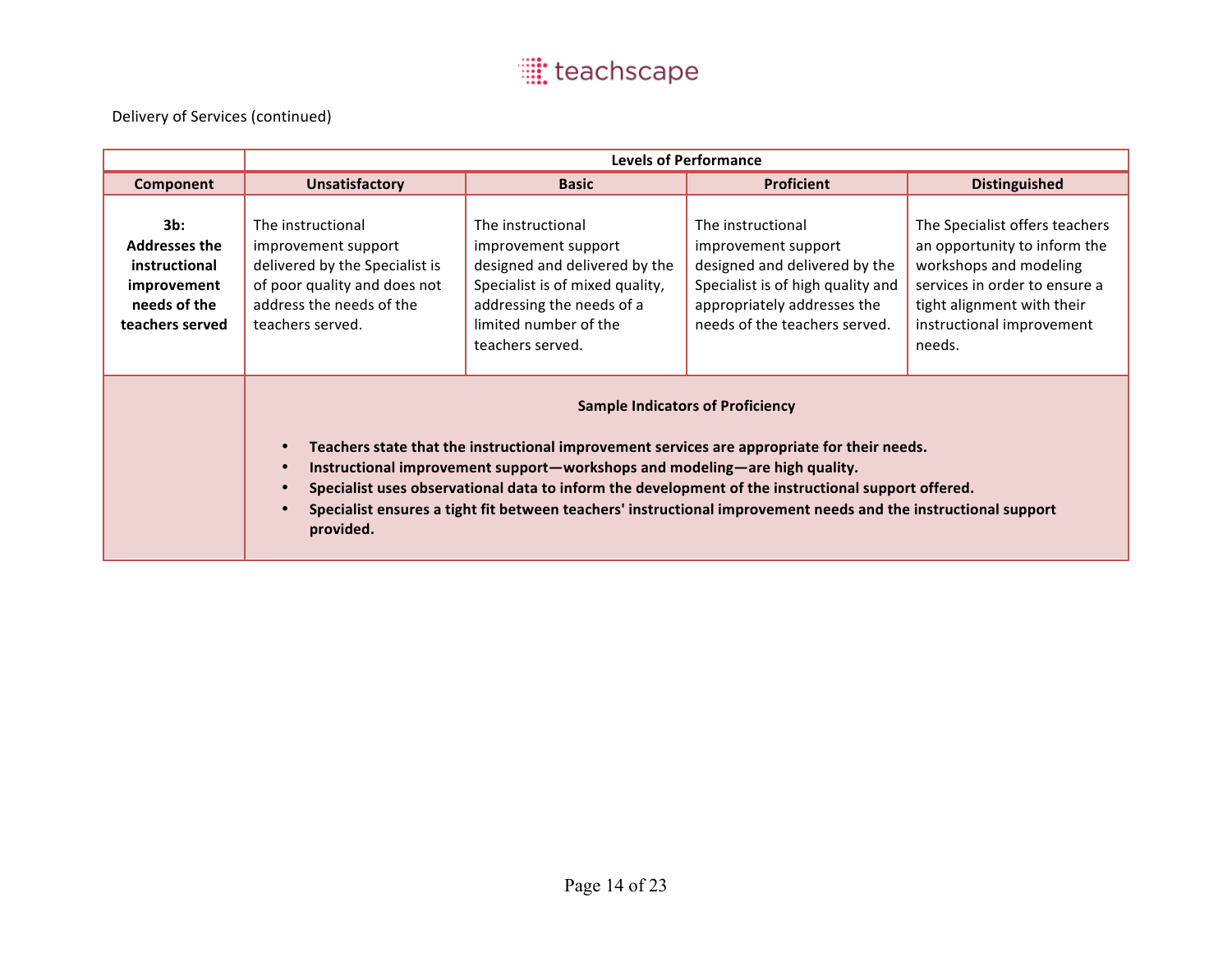|                                                                                                   | <b>Levels of Performance</b>                                                                                                                                                                                                                                                                                                                                                                                  |                                                                                                                                                                 |                                                                                                                                                                 |                                                                                                                                                                                                                                     |  |
|---------------------------------------------------------------------------------------------------|---------------------------------------------------------------------------------------------------------------------------------------------------------------------------------------------------------------------------------------------------------------------------------------------------------------------------------------------------------------------------------------------------------------|-----------------------------------------------------------------------------------------------------------------------------------------------------------------|-----------------------------------------------------------------------------------------------------------------------------------------------------------------|-------------------------------------------------------------------------------------------------------------------------------------------------------------------------------------------------------------------------------------|--|
| Component                                                                                         | <b>Unsatisfactory</b>                                                                                                                                                                                                                                                                                                                                                                                         | <b>Basic</b>                                                                                                                                                    | <b>Proficient</b>                                                                                                                                               | <b>Distinguished</b>                                                                                                                                                                                                                |  |
| 3c:<br><b>Engages teachers</b><br>in learning new<br>instructional<br>strategies and<br>practices | Specialist is not successful in<br>promoting professional<br>learning. Teachers do not take<br>part in professional learning.                                                                                                                                                                                                                                                                                 | Specialist has limited success<br>in promoting opportunities for<br>professional learning. Some<br>teachers engage in the<br>professional learning<br>provided. | Specialist successfully engages<br>teachers in learning new<br>instructional strategies and<br>practices. Teachers participate<br>in the professional learning. | Specialist and teachers<br>collaborate on identifying<br>topics for professional<br>learning about instructional<br>strategies and practices.<br>Teachers are highly motivated<br>participants in ongoing<br>professional learning. |  |
|                                                                                                   | <b>Sample Indicators of Proficiency</b><br>Teachers welcome and engage in the professional learning opportunities.<br>Attendance/service records attest to the participation of teachers.<br>$\bullet$<br>Walkthrough data focuses on changes in instructional practice over time.<br>$\bullet$<br>Specialist schedules teachers for in-classroom support as they implement the new strategies and practices. |                                                                                                                                                                 |                                                                                                                                                                 |                                                                                                                                                                                                                                     |  |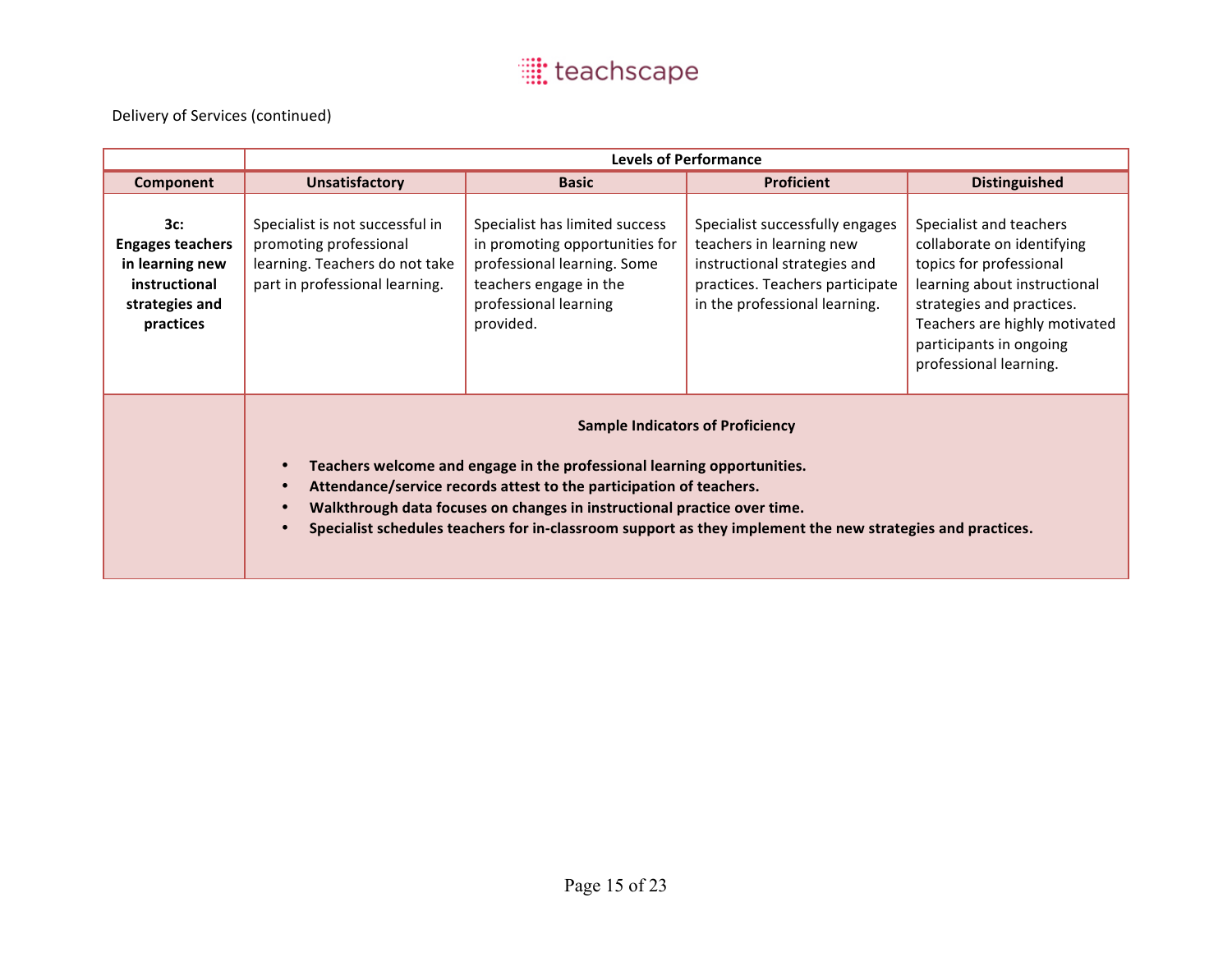|                                                                          | <b>Levels of Performance</b>                                                                                                                                                                                                                                                                                                                                                                                                               |                                                                                                            |                                                                                                                                         |                                                                                                                                                                                                                                                                                                                                                                       |  |
|--------------------------------------------------------------------------|--------------------------------------------------------------------------------------------------------------------------------------------------------------------------------------------------------------------------------------------------------------------------------------------------------------------------------------------------------------------------------------------------------------------------------------------|------------------------------------------------------------------------------------------------------------|-----------------------------------------------------------------------------------------------------------------------------------------|-----------------------------------------------------------------------------------------------------------------------------------------------------------------------------------------------------------------------------------------------------------------------------------------------------------------------------------------------------------------------|--|
| Component                                                                | <b>Unsatisfactory</b>                                                                                                                                                                                                                                                                                                                                                                                                                      | <b>Basic</b>                                                                                               | <b>Proficient</b>                                                                                                                       | <b>Distinguished</b>                                                                                                                                                                                                                                                                                                                                                  |  |
| 3d:<br><b>Provides relevant</b><br>and timely<br>feedback to<br>teachers | There is little or no feedback<br>given to teachers regarding<br>their professional growth.<br>Teachers do not appear to be<br>aware of their professional<br>learning goals and do not<br>engage in self-assessment.                                                                                                                                                                                                                      | Teachers are aware of their<br>learning goals, but feedback<br>to teachers is minimal and<br>inconsistent. | Specialist provides timely and<br>consistent feedback to<br>teachers based on clearly<br>communicated goals for<br>professional growth. | Specialist integrates multiple<br>types of evidence, including<br>teacher's self-assessments, to<br>provide timely and consistent<br>feedback to teachers<br>regarding their professional<br>growth. Specialist works with<br>teachers to use the feedback<br>to update professional<br>learning goals and/or develop<br>new goals to support ongoing<br>improvement. |  |
|                                                                          | <b>Sample Indicators of Proficiency</b><br>Teachers are aware of their own professional learning goals.<br>$\bullet$<br>Specialist provides written or oral feedback to teachers within a few days of interacting with the teacher.<br>$\bullet$<br>Feedback is organized around clearly communicated goals for professional growth.<br>$\bullet$<br>Feedback is based on evidence and data collected during the interaction.<br>$\bullet$ |                                                                                                            |                                                                                                                                         |                                                                                                                                                                                                                                                                                                                                                                       |  |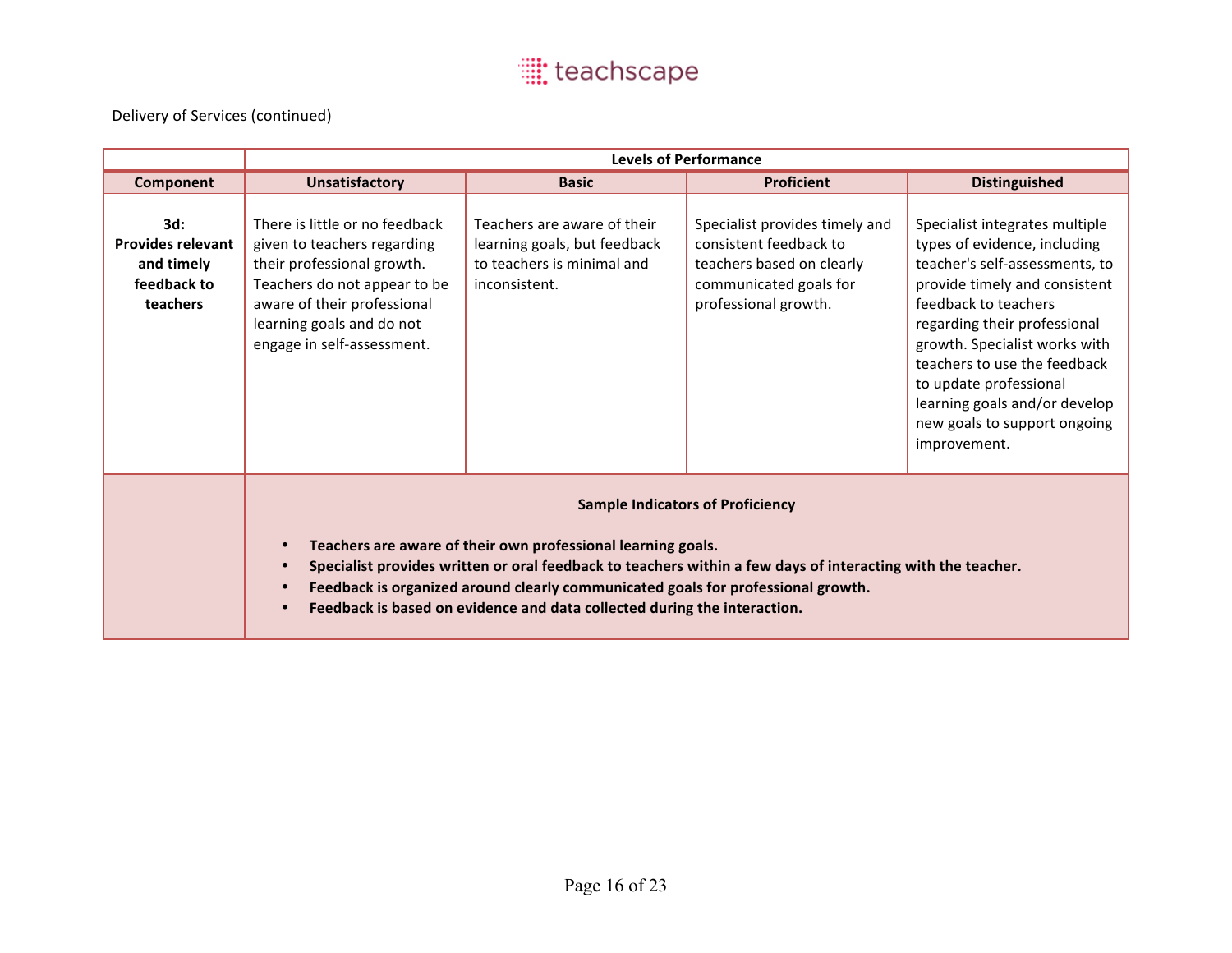|                                                                 | <b>Levels of Performance</b>                                                                                                                                                                                                                                                                                                                               |                                                                                                           |                                                                                                                                         |                                                                                                                                                                                                                                                                 |  |
|-----------------------------------------------------------------|------------------------------------------------------------------------------------------------------------------------------------------------------------------------------------------------------------------------------------------------------------------------------------------------------------------------------------------------------------|-----------------------------------------------------------------------------------------------------------|-----------------------------------------------------------------------------------------------------------------------------------------|-----------------------------------------------------------------------------------------------------------------------------------------------------------------------------------------------------------------------------------------------------------------|--|
| Component                                                       | <b>Unsatisfactory</b>                                                                                                                                                                                                                                                                                                                                      | <b>Basic</b>                                                                                              | <b>Proficient</b>                                                                                                                       | <b>Distinguished</b>                                                                                                                                                                                                                                            |  |
| 3e:<br><b>Provides</b><br>responsive<br>professional<br>support | Specialist offers a rigid<br>approach to professional<br>support that is followed<br>regardless of impact or<br>appropriateness.                                                                                                                                                                                                                           | Specialist sometimes modifies<br>plans/approaches in response<br>to teacher requests or evident<br>needs. | Specialist provides responsive<br>services by adapting and<br>adjusting plans for services as<br>teacher needs and interests<br>change. | Specialist solicits input from<br>key stakeholders to ensure<br>the professional support is<br>appropriate and responsive to<br>the existing and emerging<br>interests and needs of<br>teachers. Services are adapted<br>as needed to ensure<br>responsiveness. |  |
|                                                                 | <b>Sample Indicators of Proficiency</b><br>Specialist has evidence of the emerging needs of the teachers.<br>$\bullet$<br>Specialist reviews progress and adjusts the program plan as needed.<br>$\bullet$<br>Teachers have scheduled meetings to discuss their professional support interests and needs.<br>Teachers believe the services are responsive. |                                                                                                           |                                                                                                                                         |                                                                                                                                                                                                                                                                 |  |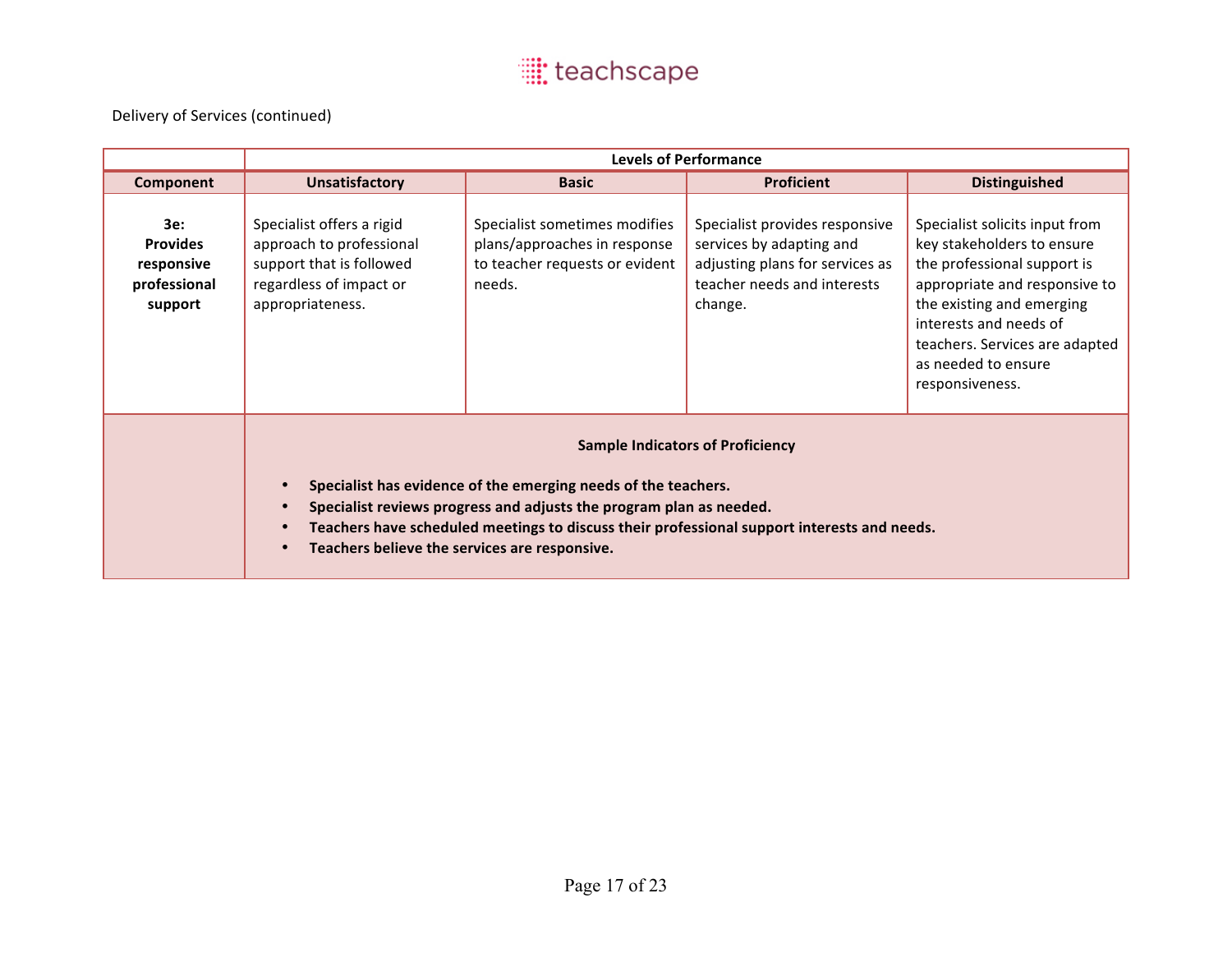

#### **Domain 4: Professional Responsibilities**

|                                                                                      | <b>Levels of Performance</b>                                                                                                                                                                                                                                                                                                                                                 |                                                                                                                                 |                                                                                                                                                                                                                                                                                                     |                                                                                                                                                                                                                                                                                                                     |  |
|--------------------------------------------------------------------------------------|------------------------------------------------------------------------------------------------------------------------------------------------------------------------------------------------------------------------------------------------------------------------------------------------------------------------------------------------------------------------------|---------------------------------------------------------------------------------------------------------------------------------|-----------------------------------------------------------------------------------------------------------------------------------------------------------------------------------------------------------------------------------------------------------------------------------------------------|---------------------------------------------------------------------------------------------------------------------------------------------------------------------------------------------------------------------------------------------------------------------------------------------------------------------|--|
| Component                                                                            | <b>Unsatisfactory</b>                                                                                                                                                                                                                                                                                                                                                        | <b>Basic</b>                                                                                                                    | <b>Proficient</b>                                                                                                                                                                                                                                                                                   | <b>Distinguished</b>                                                                                                                                                                                                                                                                                                |  |
| <b>4a:</b><br><b>Reviews and</b><br>reflects on<br>practice to inform<br>improvement | Specialist either does not<br>review the counseling practice<br>or provides inaccurate<br>recommendations for<br>improvement.                                                                                                                                                                                                                                                | Specialist's reflections are<br>vague, informing<br>recommendations for<br>improvement that are too<br>global to be actionable. | Specialist accurately reflects<br>on the implementation and<br>the impact of the instructional<br>improvement services,<br>providing concrete and<br>specific examples of<br>challenges and successes.<br>Recommendations for<br>improvement are specific and<br>focused on program<br>improvement. | Specialist's reflections are<br>both specific and perceptive,<br>framed by clear evidence for<br>the recommendations<br>provided. Specialist's<br>professional judgment and<br>expertise help shape specific<br>recommendations for<br>alternative approaches to<br>meeting the instructional<br>improvement goals. |  |
|                                                                                      | <b>Sample Indicators of Proficiency</b><br>Specialist provides written recommendations for improving the instructional support program.<br>Challenges are fully defined and actionable recommendations are provided to address these.<br>$\bullet$<br>Successes are shared with the broader community.<br>Teachers share their recommendations for improvement.<br>$\bullet$ |                                                                                                                                 |                                                                                                                                                                                                                                                                                                     |                                                                                                                                                                                                                                                                                                                     |  |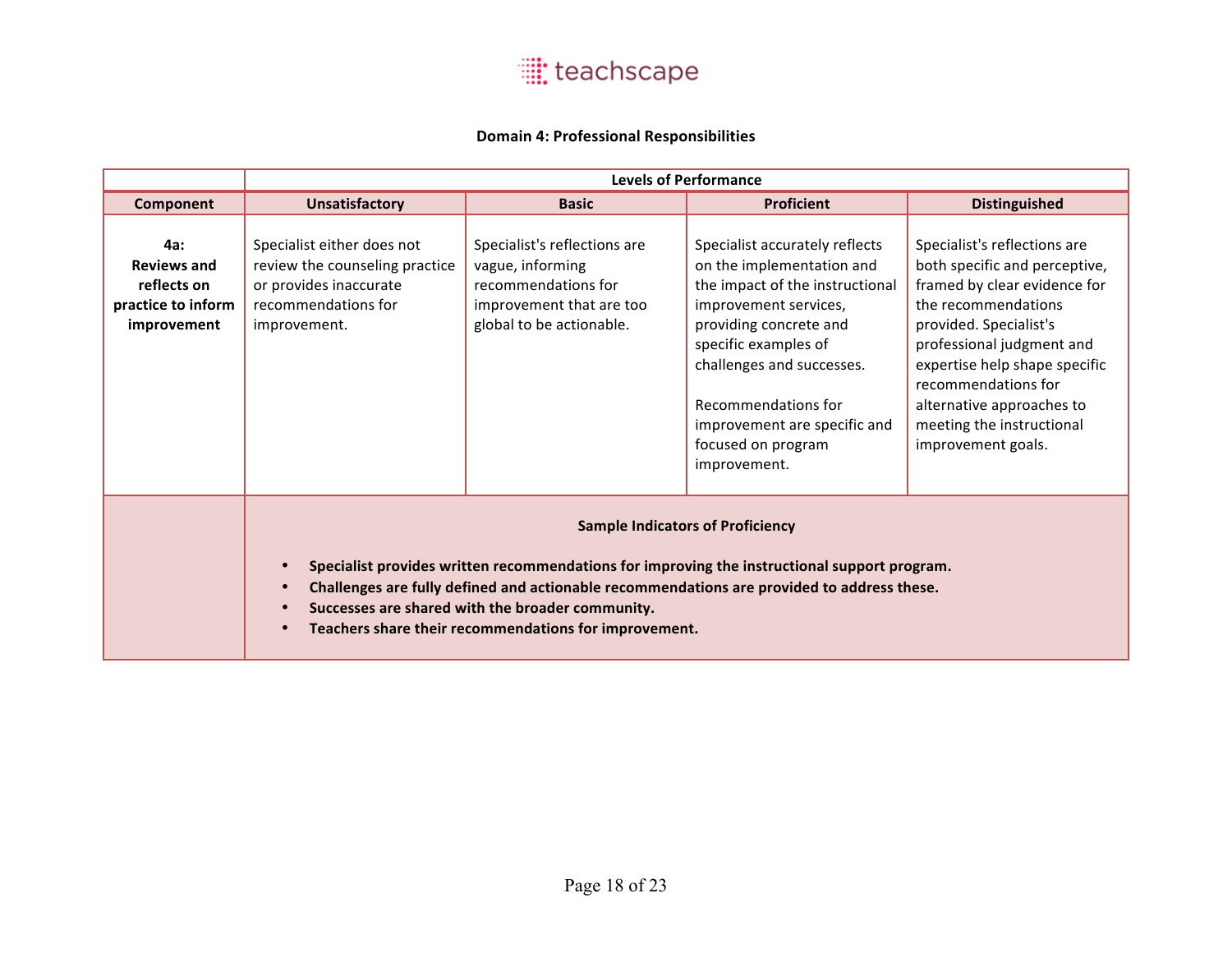|                                                                                                                                                      | <b>Levels of Performance</b>                                                                                                                                                                                                                                                                                             |                                                                                                                                                                                              |                                                                                                                                                                                       |                                                                                                                                                                                                                                                                                                                                                         |  |
|------------------------------------------------------------------------------------------------------------------------------------------------------|--------------------------------------------------------------------------------------------------------------------------------------------------------------------------------------------------------------------------------------------------------------------------------------------------------------------------|----------------------------------------------------------------------------------------------------------------------------------------------------------------------------------------------|---------------------------------------------------------------------------------------------------------------------------------------------------------------------------------------|---------------------------------------------------------------------------------------------------------------------------------------------------------------------------------------------------------------------------------------------------------------------------------------------------------------------------------------------------------|--|
| Component                                                                                                                                            | <b>Unsatisfactory</b>                                                                                                                                                                                                                                                                                                    | <b>Basic</b>                                                                                                                                                                                 | <b>Proficient</b>                                                                                                                                                                     | <b>Distinguished</b>                                                                                                                                                                                                                                                                                                                                    |  |
| 4b:<br><b>Follows</b><br>established<br>procedures for<br>developing and<br>submitting<br>accurate and<br>timely records,<br>budgets, and<br>reports | Specialist does not follow<br>procedures that have been<br>established for developing<br>and submitting required<br>documents. Required<br>documents are usually<br>inaccurate and late.                                                                                                                                 | Specialist has limited success<br>in following established<br>procedures to prepare<br>accurate budgets, service<br>records, and reports. Required<br>documents are often<br>submitted late. | Specialist follows established<br>procedures to guide the<br>development of budgets,<br>service records, and reports.<br>Required documents are<br>accurate and submitted on<br>time. | Specialist follows and informs<br>the improvement of<br>established procedures for<br>developing and submitting<br>required reports. Budgets are<br>designed to support<br>improvement by reflecting<br>diagnosed needs. Required<br>documents are accurate,<br>submitted on time, and<br>generally viewed as exemplars<br>to guide the work of others. |  |
|                                                                                                                                                      | <b>Sample Indicators of Proficiency</b><br>Specialist follows established procedures for developing required documents.<br>$\bullet$<br>Specialist's reports are accurate.<br>$\bullet$<br>Specialist's reports are developed in a timely manner.<br>$\bullet$<br>Specialist's reports are submitted in a timely manner. |                                                                                                                                                                                              |                                                                                                                                                                                       |                                                                                                                                                                                                                                                                                                                                                         |  |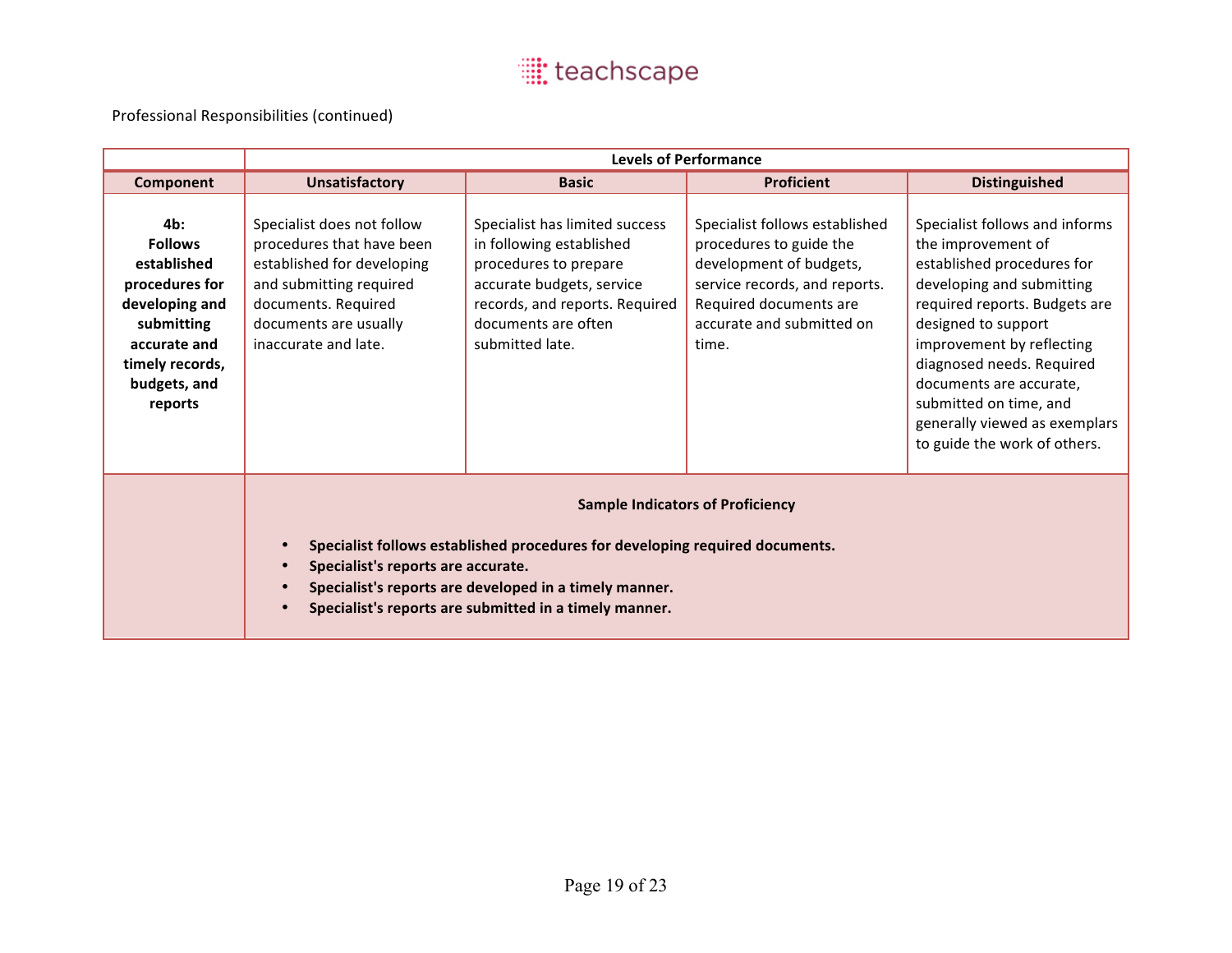|                                                                                      | <b>Levels of Performance</b>                                                                                                                                                                                                                                                                                                                                                                                                                   |                                                                                                                                                                                |                                                                                                                                                                                                                        |                                                                                                                                                                                                                                            |  |  |
|--------------------------------------------------------------------------------------|------------------------------------------------------------------------------------------------------------------------------------------------------------------------------------------------------------------------------------------------------------------------------------------------------------------------------------------------------------------------------------------------------------------------------------------------|--------------------------------------------------------------------------------------------------------------------------------------------------------------------------------|------------------------------------------------------------------------------------------------------------------------------------------------------------------------------------------------------------------------|--------------------------------------------------------------------------------------------------------------------------------------------------------------------------------------------------------------------------------------------|--|--|
| Component                                                                            | <b>Unsatisfactory</b>                                                                                                                                                                                                                                                                                                                                                                                                                          | <b>Basic</b>                                                                                                                                                                   | <b>Proficient</b>                                                                                                                                                                                                      | <b>Distinguished</b>                                                                                                                                                                                                                       |  |  |
| 4c:<br><b>Coordinates</b><br>improvement<br>efforts with other<br><b>Specialists</b> | Specialist tends to work in<br>isolation, not coordinating<br>improvement efforts in any<br>way with other Specialists at<br>the school.                                                                                                                                                                                                                                                                                                       | Specialist is inconsistent in<br>coordinating improvement<br>efforts with other Specialists<br>at the school, inhibiting a<br>common vision and aligned<br>focus for the work. | Specialist consistently<br>coordinates improvement<br>efforts with other Specialists<br>at the school, creating a single<br>vision of effective instruction<br>and a clear and aligned<br>approach to leveraging this. | Specialist seeks opportunities<br>to coordinate improvement<br>efforts with other Specialists<br>at the school and with other<br>stakeholders, including<br>external stakeholders, who<br>can provide support for the<br>improvement work. |  |  |
|                                                                                      | <b>Sample Indicators of Proficiency</b><br>Specialists meet as a community of practitioners to share information about their work.<br>$\bullet$<br>School-based Specialists schedule common time for joint planning and discussions.<br>$\bullet$<br>Specialists align their individual work with the overarching school goals.<br>$\bullet$<br>Specialists develop a common vision of effective instruction to guide their work.<br>$\bullet$ |                                                                                                                                                                                |                                                                                                                                                                                                                        |                                                                                                                                                                                                                                            |  |  |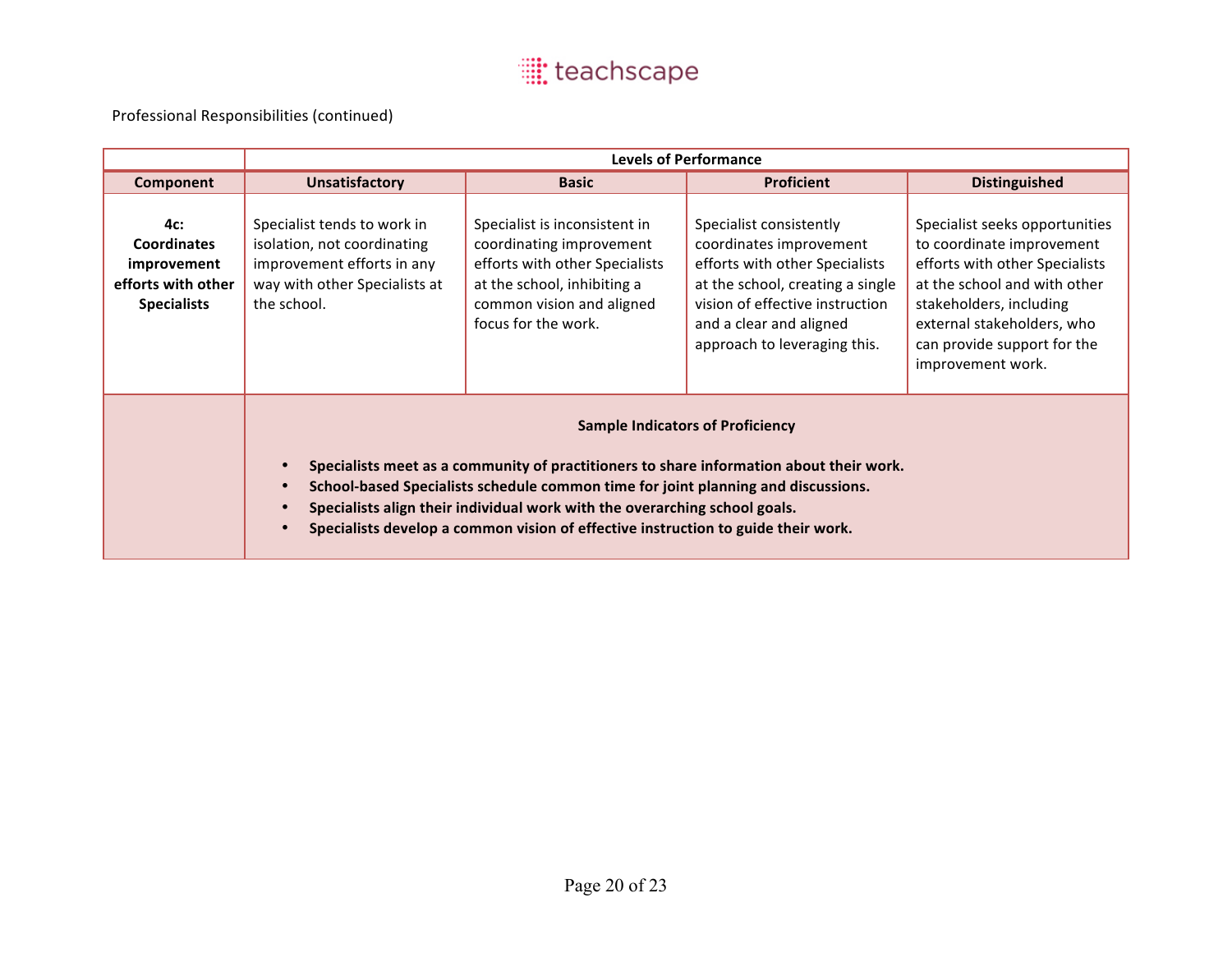|                                                              | <b>Levels of Performance</b>                                                                                                                                                                                                                                                                                                                                                      |                                                                                                                                                                                  |                                                                                                                                                                                                       |                                                                                                                                                                                     |  |
|--------------------------------------------------------------|-----------------------------------------------------------------------------------------------------------------------------------------------------------------------------------------------------------------------------------------------------------------------------------------------------------------------------------------------------------------------------------|----------------------------------------------------------------------------------------------------------------------------------------------------------------------------------|-------------------------------------------------------------------------------------------------------------------------------------------------------------------------------------------------------|-------------------------------------------------------------------------------------------------------------------------------------------------------------------------------------|--|
| Component                                                    | <b>Unsatisfactory</b>                                                                                                                                                                                                                                                                                                                                                             | <b>Basic</b>                                                                                                                                                                     | <b>Proficient</b>                                                                                                                                                                                     | <b>Distinguished</b>                                                                                                                                                                |  |
| 4d:<br><b>Engages with the</b><br>larger school<br>community | Specialist does not participate<br>in school committees,<br>projects, and/or events.<br>Professional relationships with<br>peers are distant or negative.                                                                                                                                                                                                                         | Specialist selectively engages<br>with school committees,<br>projects, and/or events,<br>typically when asked.<br>Relationships with colleagues<br>are professionally courteous. | Specialist actively participates<br>in, supports, and contributes<br>to school committees,<br>projects, and/or events.<br>Professional relationships are<br>positive, cooperative, and<br>productive. | Specialist seeks opportunities<br>to engage in school events,<br>projects, and/or committees<br>and makes significant<br>contributions to these, often<br>taking a leadership role. |  |
|                                                              | <b>Sample Indicators of Proficiency</b><br>Specialist is an active participant on key committees in the school.<br>Teachers indicate they have positive professional relationships with the Specialist.<br>Specialist is often seen at school events-before, during, or after school hours.<br>Teachers feel their professional relationships with the Specialist are productive. |                                                                                                                                                                                  |                                                                                                                                                                                                       |                                                                                                                                                                                     |  |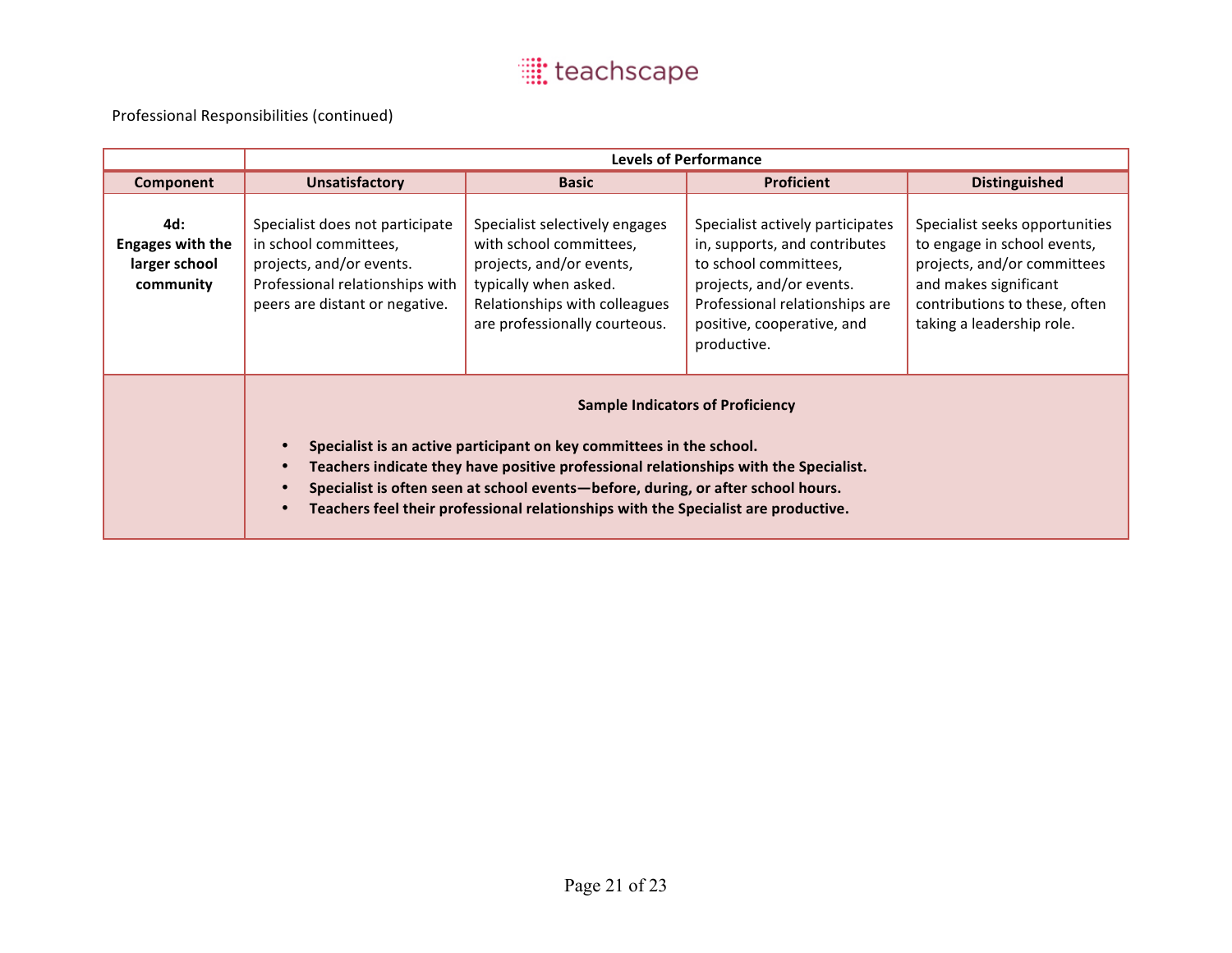|                                                                                                   | <b>Levels of Performance</b>                                                                                                                                                                                                                                                                                                                                                                                                                                                                  |                                                                                                                                                                                                    |                                                                                                                                                                                                                         |                                                                                                                                                                                                                                                                                                                       |  |
|---------------------------------------------------------------------------------------------------|-----------------------------------------------------------------------------------------------------------------------------------------------------------------------------------------------------------------------------------------------------------------------------------------------------------------------------------------------------------------------------------------------------------------------------------------------------------------------------------------------|----------------------------------------------------------------------------------------------------------------------------------------------------------------------------------------------------|-------------------------------------------------------------------------------------------------------------------------------------------------------------------------------------------------------------------------|-----------------------------------------------------------------------------------------------------------------------------------------------------------------------------------------------------------------------------------------------------------------------------------------------------------------------|--|
| Component                                                                                         | <b>Unsatisfactory</b>                                                                                                                                                                                                                                                                                                                                                                                                                                                                         | <b>Basic</b>                                                                                                                                                                                       | <b>Proficient</b>                                                                                                                                                                                                       | <b>Distinguished</b>                                                                                                                                                                                                                                                                                                  |  |
| 4e:<br><b>Enhances</b><br>professional<br>capacity through<br>ongoing<br>professional<br>learning | Specialist does not participate<br>in professional learning.                                                                                                                                                                                                                                                                                                                                                                                                                                  | Specialist participates only in<br>professional learning required<br>by the district or state.<br>Specialist makes limited<br>attempts to share the<br>professional learning with<br>school staff. | Specialist seeks professional<br>learning opportunities,<br>including coaching, to improve<br>professional practice.<br>Specialist schedules<br>opportunities to share the<br>professional learning with<br>colleagues. | Specialist seeks out formal<br>and informal professional<br>learning, including feedback<br>from colleagues and<br>attendance at professional<br>conferences.<br>Specialist applies this learning<br>to improve the counseling<br>services and to increase the<br>professional knowledge and<br>skills of colleagues. |  |
|                                                                                                   | <b>Sample Indicators of Proficiency</b><br>Specialist participates in a range of professional learning to expand and enhance professional knowledge and skills.<br>$\bullet$<br>Specialist creates opportunities for informal sharing of the new professional knowledge and skills.<br>$\bullet$<br>Specialist attends local and national conferences to explore cutting-edge thinking.<br>$\bullet$<br>Specialist visits other schools to learn new approaches to instructional improvement. |                                                                                                                                                                                                    |                                                                                                                                                                                                                         |                                                                                                                                                                                                                                                                                                                       |  |